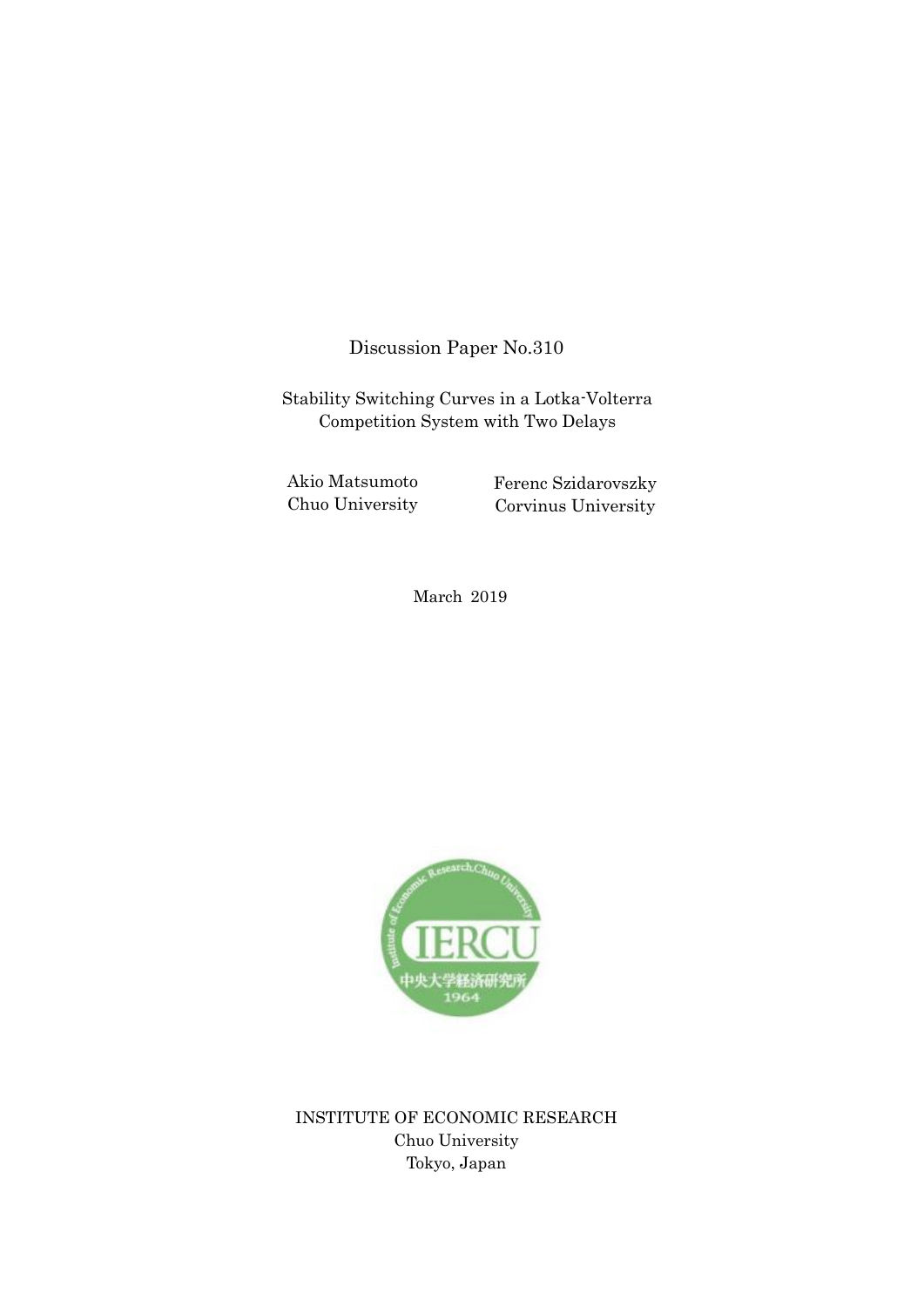# Stability Switching Curves in a Lotka-Volterra Competition System with Two Delays<sup>∗</sup>

Akio Matsumoto<sup>†</sup> Ferenc Szidarovszky<sup>‡</sup>

#### Abstract

In this study, a Lotka-Volterra competition model with two discrete delays is considered. First we investigate stability conditions of the no-delay model for a positive steady state by analyzing the associated characteristic equation. Second, we establish the stability switching conditions of the delay model under which stability of the model is switched to instability and vice versa. Finally, some numerical simulations are performed to confirm the theoretical results such as Hopf bifurcations. However they do not predict the birth of chaotic dynamics and the existence of multistability.

Keywords: Lotka-Volterra system, Competition system, Multiple delays, Hopf bifurcation, Stabilliy loss and gain

<sup>∗</sup>The first author highly acknowledges the financial supports from the Japan Society for the Promotion of Science (Grant-in-Aid for Scientific Research (C) 16K03556) and Chuo University (Grant for Special Research). The usual disclaimers apply.

<sup>†</sup>Professor, Department of Economics, Chuo University, 742-1, Higashi-Nakano, Hachio ji, Tokyo, 192-0393, Japan; akiom@tamacc.chuo-u.ac.jp

<sup>‡</sup>Professor, Department of Mathematics, Corvinus University, Budapest, Fövám tér 8, 1093, Hungary; szidarka@gmail.com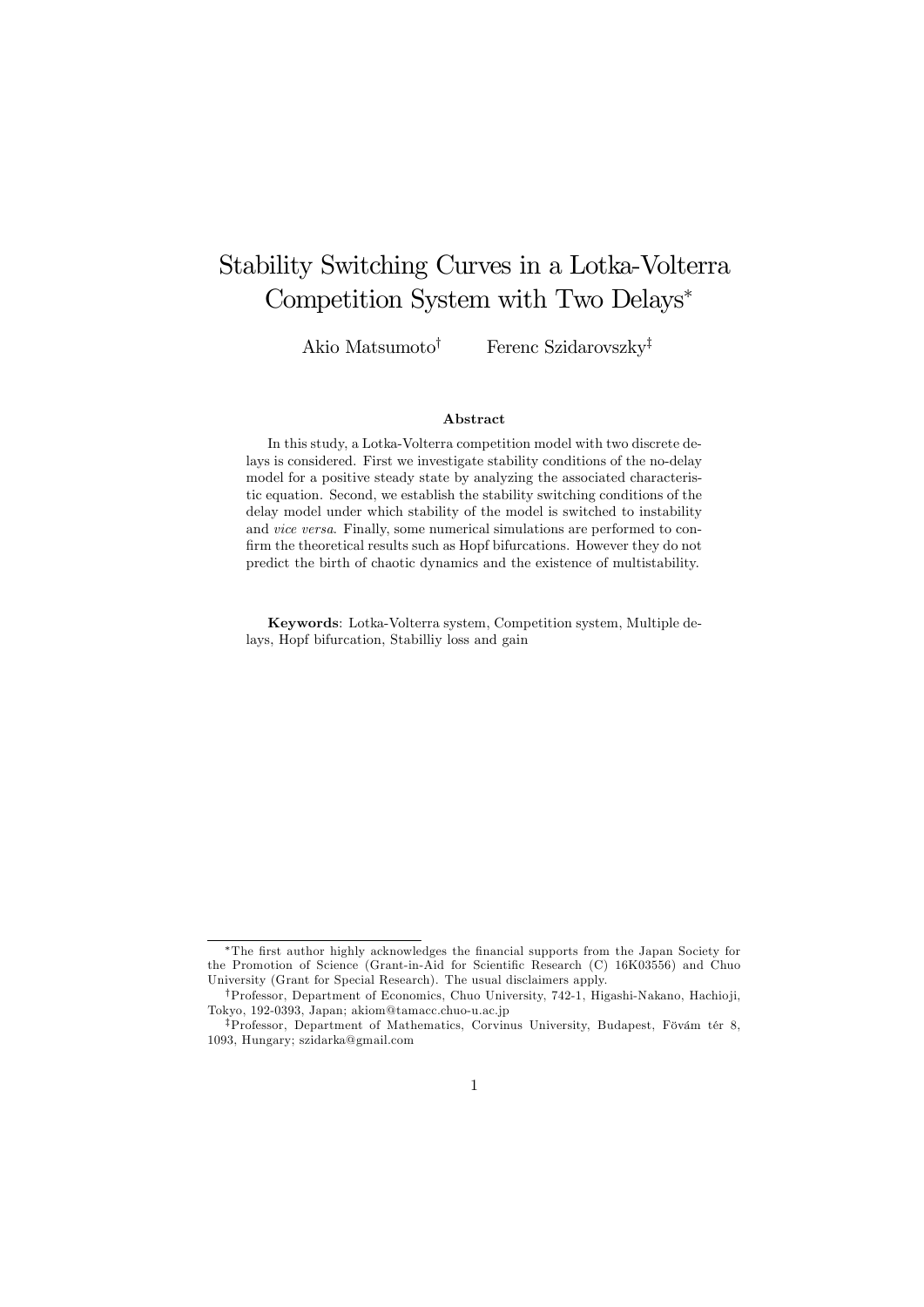## 1 Introduction

In this study, we examine a competitive Lotka-Volterra system (LV system henceforth) with two discrete delays in population biology. It is shown first that the stability conditions in terms of stability switching curves can be rigorously determined and second that the system can generate a wide variety of dynamics ranging from simple dynamics involving limit cycles to complex dynamics involving chaotic behavior when its positive steady state loses stability.

A delay in the LV system has a long history. It is often observed that the population growth of various species depend on the past history of their own as well as that of their competitors. To reflect such history, delays are incorporated into the population dynamic systems. The delays have been thought to have a destabilizing influence. Hatchinson's equation is the prototype model embodying the instabilizing delay phenomenon and is described by the logistic equation with one delay. Since the logistic equation without delays is asymptotically stable, there is a counterplay between a stabilizing negative feedback and the destabilizing influence in the delay equation. May (1973) deals with this phenomenon in the delay predator-prey framework and obtains the instability result. Since then, there have been an enormous amount of works on delay dynamics in the literature. This study follows the same direction and further considers a generalized two species LV competitive system with multiple delays that can be expressed as follows:

$$
\begin{aligned} \dot{x}(t) &= x(t) \left[ \varepsilon_1 - a_{11} x(t - \tau_{11}) - a_{12} y(t - \tau_{12}) \right], \\ \dot{y}(t) &= y(t) \left[ \varepsilon_2 - a_{21} x(t - \tau_{21}) - a_{22} y(t - \tau_{22}) \right], \end{aligned} \tag{1}
$$

where  $x(t)$  and  $y(t)$  are the population densities of two competing species at time t,  $\varepsilon_1 > 0$  and  $\varepsilon_2 > 0$  denote the intrinsic growth rates,  $\tau_{ii} \geq 0$  and  $\alpha_{ii}$ for  $i, j = 1, 2, i \neq j$  are time delays and positive parameters. Usually  $a_{ii} > 0$ is assumed under which the growth follows the logistic equation in the absence of competitors. The interactions between two species are classified into three forms depending on the sign of  $a_{ij}$ . They are actually called *competitive* if  $a_{ij} > 0$ , cooperative if  $a_{ij} < 0$ , and predator-prey if  $a_{ij} > 0$  and  $a_{ji} < 0$  where the predator has a negative coefficient and the prey a positive one. We focus on the competitive system and thus assume that the coefficients are all positive. Further, the coefficients  $a_{ii}$  and  $a_{jj}$  are called the crowding coefficients of two species measuring the strength of intra-competition within the species and the coefficients  $a_{ij}$  and  $a_{ji}$  are called the competitive coefficients measuring the strengths of the inter-competitions between the species. The delay  $\tau_{ij}$  is called the hunting delay while the delay  $\tau_{ii}$  is the feedback delay to the growth of the species itself and gauges a maturation time.

Over the past few decades, a considerable number of studies have been made on stability of the LV competition system. Those studies may be divided into two groups. One is to study the global stability of the model by constructing appropriate Lyapunov functions. Zhen and Ma (2002) provide sufficient conditions for local and global stability of system (1) with four delays by means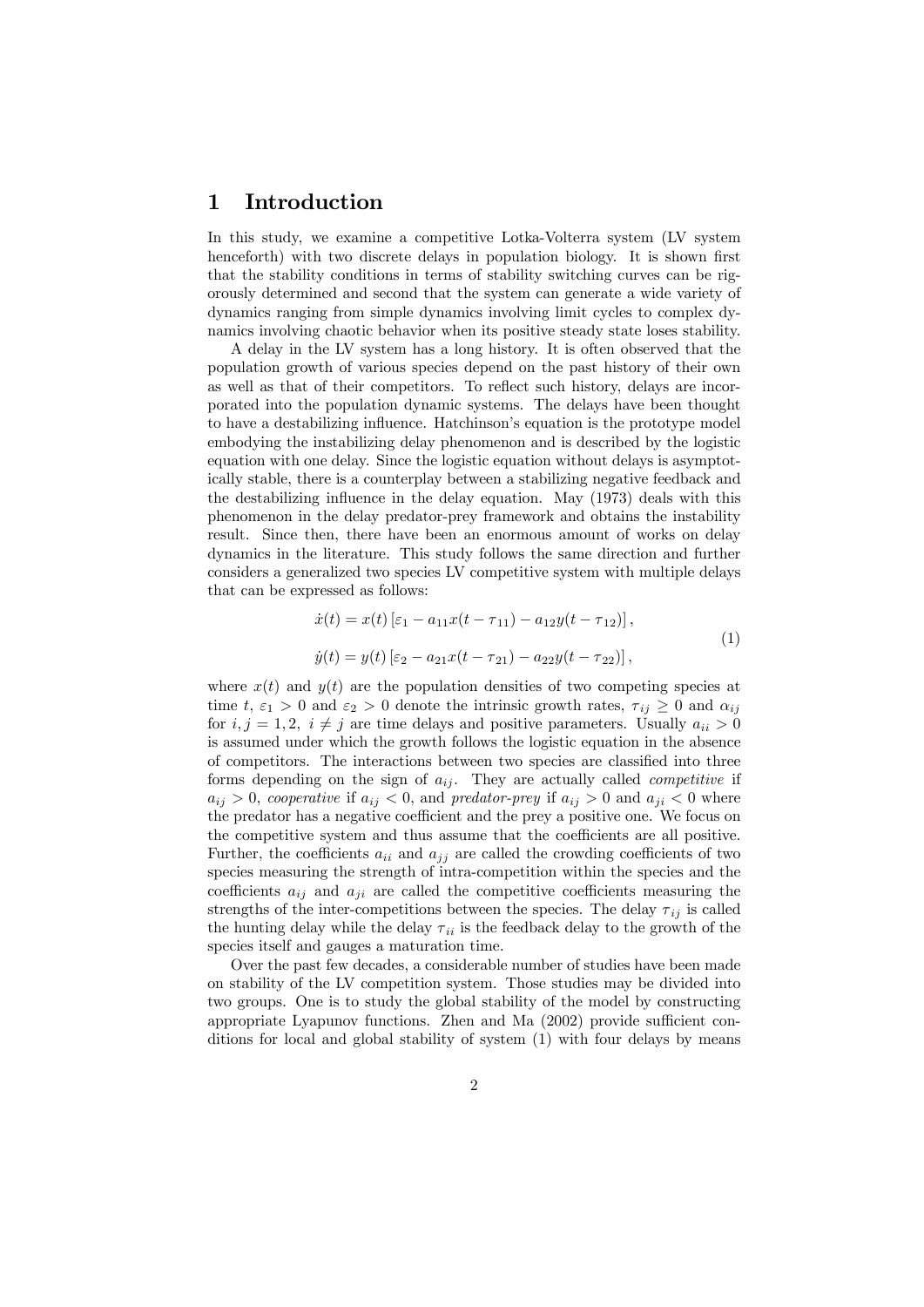of Lyapunov factions. Saito (2002) presents the necessary and sufficient conditions for the symmetric system (1) with  $\alpha_{11} = \alpha_{22} = \alpha$  and  $\alpha_{12} = \alpha_{21} = \beta$ by using Lyapunov functions. The other is to focus on linear stability of the corresponding linearized system of (1) and to investigate the location of the solutions in the complex plane. Shibata and Saito (1980) examine system (1) with  $\tau_{12} = \tau_{21} = 0$  and numerically exhibit the emergence of complex dynamics as well as simple dynamics. On the other hand, Song et al. (2004) investigate system (1) with  $\tau_{11} = \tau_{22} = 0$  and show that a positive steady state is locally asymptotically stable for any value of  $\tau = \tau_{12} + \tau_{21} > 0$ . These works imply that the hunting delays are harmless and the maturation delays could be a source of instability. Zhang et al. (2009) study the occurrence of Hopf bifurcation and present the stability of limit cycles bifurcating from the Hopf bifurcation in system (1) when  $\tau_{11} = \tau_{22} = \tau_{12} = \tau_{21} = \tau > 0$ . Zhang (2012) is concerned with system (1) with  $\tau_{ii} = \tau$  and  $\tau_{ij} > 0$  and obtains conditions under which periodic solutions bifurcate from the positive steady state. Our study is closely related to Zhang et al. (2009) and Zhang (2012). The similarity is that we study the LV competition system (1) with multiple delays and the dissimilarity is that the different roles of two distinct delays are considered by taking into account the notion that the own feedback delay to the growth is different than the cross feedback delay of the competitors. It is to be noticed that although their models have multiple delays, they eventually make some simplifications transforming their models to essentially a one-delay model.

The rest of the study is organized as follows. Section 2 reduces system (1) to an analytically manageable LV competition system with two distinct delays. Section 3 reviews a one-delay LV competition system. Section 4, the main part of this study, derives the stability switching curve that divides the region of the two delays into a stability and instability subregions. Section 5 performs some numerical simulations to visualize the theoretical results obtained previously. Finally, Section 6 concludes this study.

## 2 Lotka-Volterra Competition Model

First of all, we assume  $\tau_{11} = \tau_{21} = \tau_x$ ,  $\tau_{22} = \tau_{12} = \tau_y$  and  $\tau_x \neq \tau_y$  in (1) and reduce it to the following Lotka-Volterra competition system with two delays,

$$
\begin{aligned} \dot{x}(t) &= x(t) \left[ \varepsilon_1 - a_{11} x(t - \tau_x) - a_{12} y(t - \tau_y) \right] \\ \dot{y}(t) &= y(t) \left[ \varepsilon_2 - a_{21} x(t - \tau_x) - a_{22} y(t - \tau_y) \right] \end{aligned} \tag{2}
$$

where the parameter specification implies that only matured species can hunt their competitors.<sup>1</sup> A stationary state of system (2) satisfies  $\dot{x}(t) = \dot{y}(t) = 0$  for

 $1$ Xu et al (2011) consider a similar model in the predator-prey framework.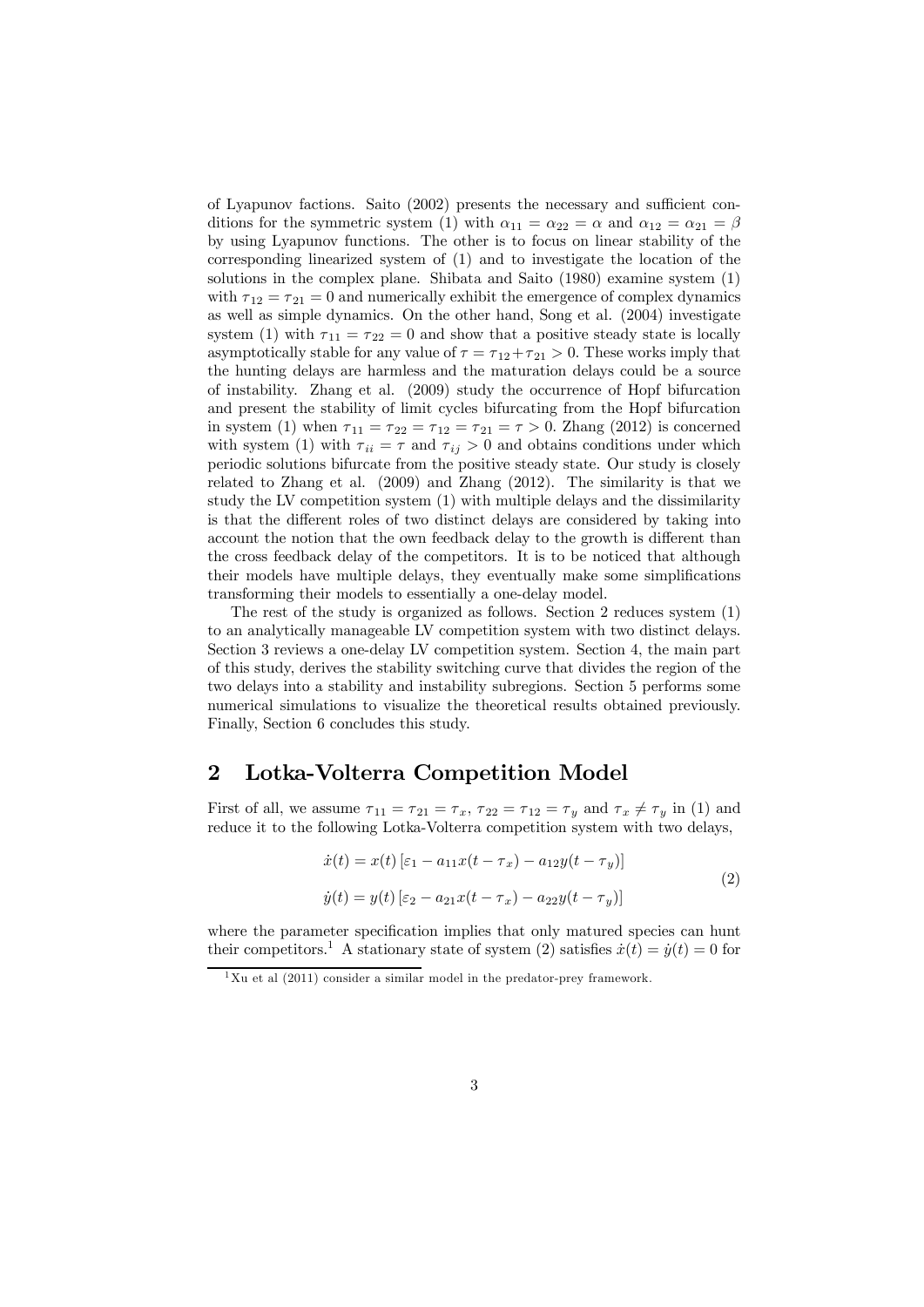any  $t \geq 0$  and is expressed by

$$
x^{e} = \frac{\varepsilon_{1} a_{22} - \varepsilon_{2} a_{12}}{a_{11} a_{22} - a_{12} a_{21}},
$$
  

$$
y^{e} = \frac{\varepsilon_{2} a_{11} - \varepsilon_{1} a_{21}}{a_{11} a_{22} - a_{12} a_{21}}.
$$
 (3)

Both of  $x^e$  and  $y^e$  are positive if the following conditions are satisfied, which can be mentioned as the intra-competition dominates the inter-competition,

**Assumption 1.** 
$$
\frac{a_{11}}{a_{21}} > \frac{\varepsilon_1}{\varepsilon_2} > \frac{a_{12}}{a_{22}}.
$$

To consider local stability of the stationary state, we linearize system (2) to have the homogenous correspondence,

$$
\begin{aligned} \dot{x}(t) &= -\alpha_x x(t - \tau_x) - \beta_x y(t - \tau_y) \\ \dot{y}(t) &= -\beta_y x(t - \tau_x) - \alpha_y y(t - \tau_y) \end{aligned} \tag{4}
$$

where the new or reduced coefficients are defined as

$$
\alpha_x = a_{11}x^*, \ \beta_x = a_{12}x^* \text{ and } \beta_y = a_{21}y^*, \ \alpha_y = a_{22}y^*.
$$
 (5)

With the exponential solutions,  $x(t) = e^{\lambda t}u$  and  $y(t) = e^{\lambda t}v$  with  $u \neq 0$  and  $v \neq 0$ , the characteristic equation of system (4) is

$$
\det \begin{pmatrix} \lambda + \alpha_x e^{-\lambda \tau_x} & \beta_x e^{-\lambda \tau_y} \\ \beta_y e^{-\lambda \tau_x} & \lambda + \alpha_y e^{-\lambda \tau_y} \end{pmatrix} = 0
$$

or expanding the determinant, we have

$$
P_0(\lambda) + P_1(\lambda)e^{-\lambda \tau_x} + P_2(\lambda)e^{-\lambda \tau_y} + P_3(\lambda)e^{-\lambda(\tau_x + \tau_y)} = 0
$$
\n(6)

where

$$
P_0(\lambda) = \lambda^2
$$
,  $P_1(\lambda) = \alpha_x \lambda$ ,  $P_2(\lambda) = \alpha_y \lambda$ ,  $P_3(\lambda) = \alpha_x \alpha_y - \beta_x \beta_y$ .

The stability of the stationary state of system (2) depends on the locations of the roots of the characteristic equation (6) on the complex plane. Although it is well known, we establish the stability of the LV system with no delays,  $\tau_x = \tau_y = 0$ , as a benchmark. In particular, equation (6) becomes

$$
\lambda^{2} + (\alpha_{x} + \alpha_{y})\lambda + (\alpha_{x}\alpha_{y} - \beta_{x}\beta_{y}) = 0.
$$
 (7)

Since  $\alpha_x + \alpha_y > 0$  and

$$
\alpha_x \alpha_y - \beta_x \beta_y = (a_{11}a_{22} - a_{12}a_{21}) x^* y^* > 0
$$

by Assumption 1 and the discriminant is positive, the characteristic roots are real and negative, implying local stability.

**Theorem 1** Given Assumption 1, the positive stationary point  $(x^e, y^e)$  of system (2) with  $\tau_x = \tau_y = 0$  is locally asymptotically stable.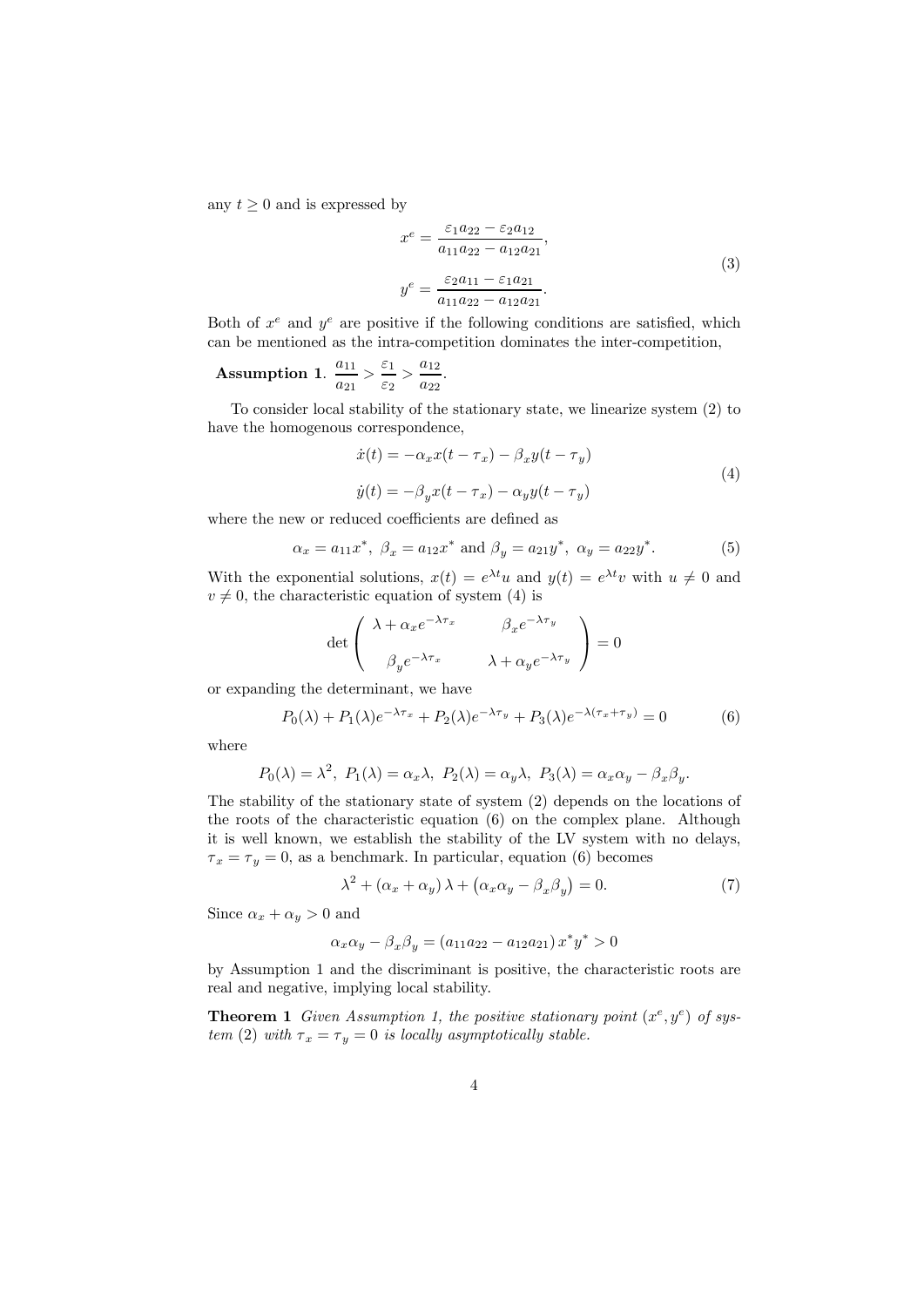## 3 One-Delay Model

We briefly review the results obtained in a one-delay LV competition model in which  $\tau_x = \tau_y = \tau > 0$  is assumed. This is essentially the same as Zhang et al. (2009). The corresponding characteristic equation is

$$
\lambda^{2} + (\alpha_{x} + \alpha_{y}) \lambda e^{-\lambda \tau} + (\alpha_{x} \alpha_{y} - \beta_{x} \beta_{y}) e^{-2\lambda \tau} = 0
$$

or multiplying both sides by  $e^{\lambda \tau}$  renders it to

$$
\lambda^2 e^{\lambda \tau} + (\alpha_x + \alpha_y) \lambda + (\alpha_x \alpha_y - \beta_x \beta_y) e^{-\lambda \tau} = 0.
$$
 (8)

Suppose that  $\lambda = i\omega$  with  $\omega > 0$  is a root of (8) for some  $\tau$ . This solution is substituted into (8) to obtain the following forms of the real and imaginary parts

$$
\left[\omega^2 - \left(\alpha_x \alpha_y - \beta_x \beta_y\right)\right] \cos \omega \tau = 0,
$$
  

$$
-\left[\omega^2 + \left(\alpha_x \alpha_y - \beta_x \beta_y\right)\right] \sin \omega \tau + \left(\alpha_x + \alpha_y\right) \omega = 0.
$$
 (9)

If we assume  $\omega^2 = (\alpha_x \alpha_y - \beta_x \beta_y)$  from the first equation of (9), then the second equation implies

$$
\sin \omega \tau = \frac{\alpha_x + \alpha_y}{2\sqrt{\alpha_x \alpha_y - \beta_x \beta_y}} > 1
$$

where the last inequality is due to

$$
(\alpha_x + \alpha_y)^2 - 4(\alpha_x \alpha_y - \beta_x \beta_y) > 0
$$
 and  $\omega = \sqrt{\alpha_x \alpha_y - \beta_x \beta_y} > 0$ 

and contradicts  $|\sin \omega \tau|$  < 1. Hence we have, from the first equation,

$$
\cos \omega \tau = 0
$$
 and  $\sin \omega \tau = \pm 1$ .

When  $\sin \omega \tau = +1$ , the second equation,

$$
\omega^{2} - (\alpha_{x} + \alpha_{y})\omega + (\alpha_{x}\alpha_{y} - \beta_{x}\beta_{y}) = 0,
$$

yields two positive solutions ,

$$
\omega_{\pm} = \frac{1}{2} \left\{ \alpha_x + \alpha_y \pm \sqrt{(\alpha_x + \alpha_y)^2 - 4\left(\alpha_x \alpha_y - \beta_x \beta_y\right)} \right\}
$$

with  $0 < \omega_{-} < \omega_{+}$ . When  $\sin \omega \tau = -1$ , then the second equation is reduced to

$$
\omega^2 + (\alpha_x + \alpha_y) \omega + (\alpha_x \alpha_y - \beta_x \beta_y) = 0.
$$

Both roots are real and negative. Hence we have two critical values of the delay

$$
0 < \tau_{+,n} = \frac{1}{\omega_+} \left( \frac{\pi}{2} + 2n\pi \right) \text{ and } \tau_{-,n} = \frac{1}{\omega_-} \left( \frac{\pi}{2} + 2n\pi \right) \text{ for } n = 0, 1, 2, \dots \, . \tag{10}
$$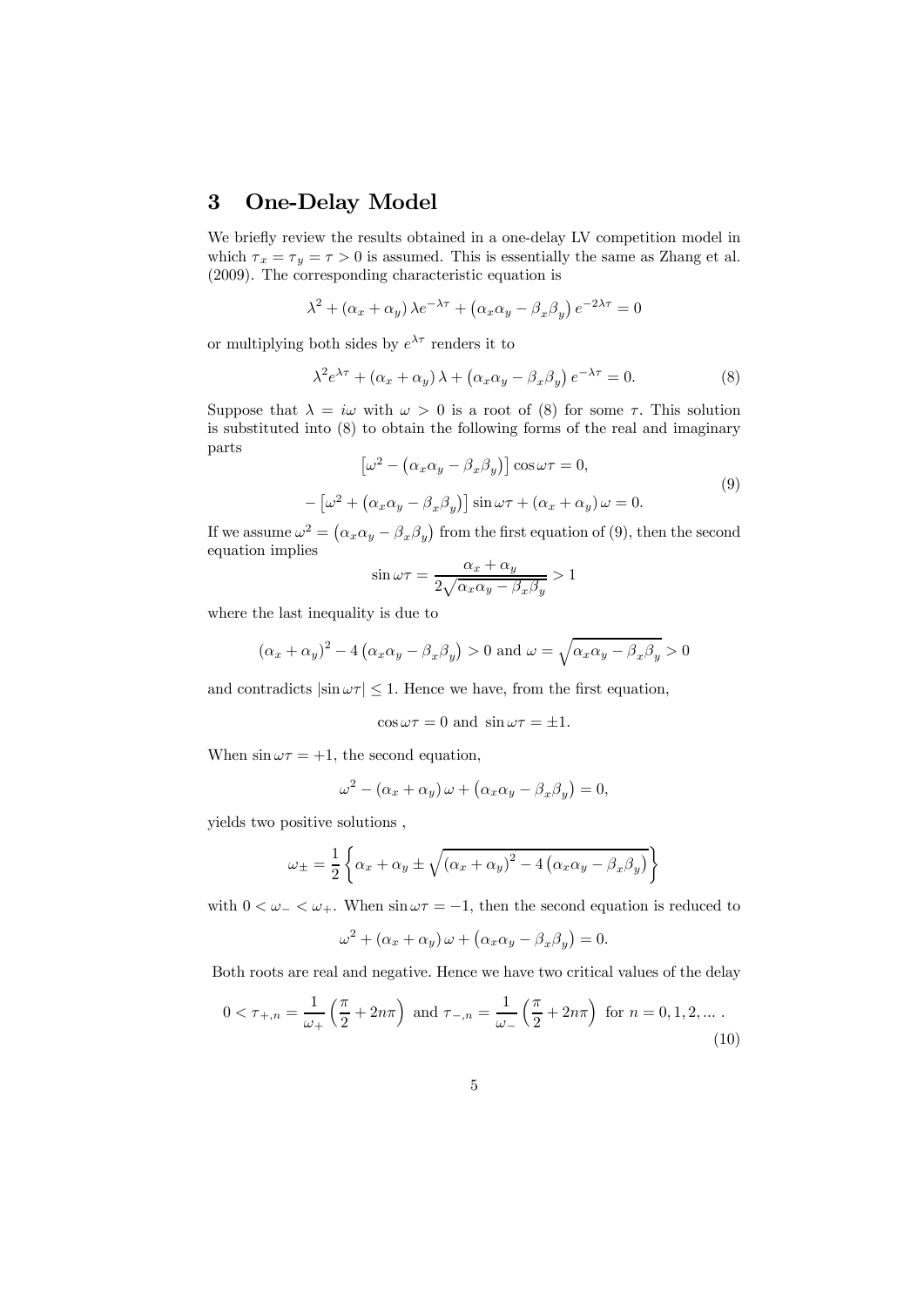We can think of the roots of  $(8)$  as continuous functions in terms of the delay  $\tau$  and then determine the sign of the derivative of Re  $\left[\frac{d\lambda(\tau)}{d\tau}\right]$  at the point where  $\lambda(\tau)$  is purely imaginary. Assuming  $\alpha_x = \alpha_y = \alpha$  for analytical simplicity and then differentiating the following form of the characteristic equation,

$$
\lambda^2 + 2\alpha\lambda e^{-\lambda\tau} + \left(\alpha^2 - \beta_x\beta_y\right)e^{-2\lambda\tau} = 0\tag{11}
$$

yield

$$
\left\{ \left( \lambda + \alpha e^{-\lambda \tau} \right) - \tau \left[ \alpha \lambda e^{-\lambda \tau} + \left( \alpha^2 - \beta_x \beta_y \right) e^{-2\lambda \tau} \right] \right\} \frac{d\lambda}{d\tau} = \lambda \left[ \alpha \lambda e^{-\lambda \tau} + \left( \alpha^2 - \beta_x \beta_y \right) e^{-2\lambda \tau} \right].
$$

For convenience, we study  $(d\lambda/d\tau)^{-1}$  instead of  $d\lambda/d\tau$ 

$$
\left(\frac{d\lambda}{d\tau}\right)^{-1} = \frac{\lambda + \alpha e^{-\lambda \tau}}{\lambda \left[\alpha \lambda e^{-\lambda \tau} + \left(\alpha^2 - \beta_x \beta_y\right) e^{-2\lambda \tau}\right]} - \frac{\tau}{\lambda}
$$

$$
= -\frac{1}{\lambda^2} - \frac{\tau}{\lambda}
$$

where equation (11) is used in the last step. Inserting  $\lambda = i\omega$  where  $\omega = \omega_+$  or  $\omega = \omega_-$  and taking the real part present

$$
\operatorname{Re}\left[\left(\frac{d\lambda}{d\tau}\right)_{\lambda=i\omega}^{-1}\right] = \operatorname{Re}\left[-\frac{1}{(i\omega)^2} - \frac{\tau}{i\omega}\right] = \frac{1}{\omega^2} > 0.
$$

The last inequality implies that the crossing of the imaginary axis is from left to right as  $\tau$  is increasing and the stability of the steady state is lost. Stability cannot be regained science at each critical value at least one pair of eigenvalues changes real part from negative to positive. Summarizing these results present the following.

Theorem 2 (Theorem 2.5 of Zhang et al. (2009)) The steady state of system (2) with  $\tau_x = \tau_y = \tau$  is locally asymptotically stable for  $\tau < \tau_{+,0}$ , loses stability at  $\tau = \tau_{+,0}$  and bifurcates to a limit cycle for  $\tau > \tau_{+,0}$  where  $\tau_{+,0}$  is the smallest critical value of  $\tau$  and defined as

$$
\tau_{+,0} = \frac{\pi}{2\omega_+}.
$$

## 4 Two Delay Model

We now suppose  $\tau_x > 0$  and  $\tau_y > 0$  and consider how the positive delays affect stability of system (2). We can see that  $\lambda = 0$  does not solve the characteristic equation and thus find all purely complex roots. To this end, we assume that  $\lambda = i\omega$  with  $\omega > 0$ . Substituting it into the characteristic equation gives

$$
P_0(i\omega) + P_1(i\omega)e^{-i\omega\tau_x} + P_2(i\omega)e^{-i\omega\tau_y} + P_3(i\omega)e^{-i\omega(\tau_x + \tau_y)} = 0 \tag{12}
$$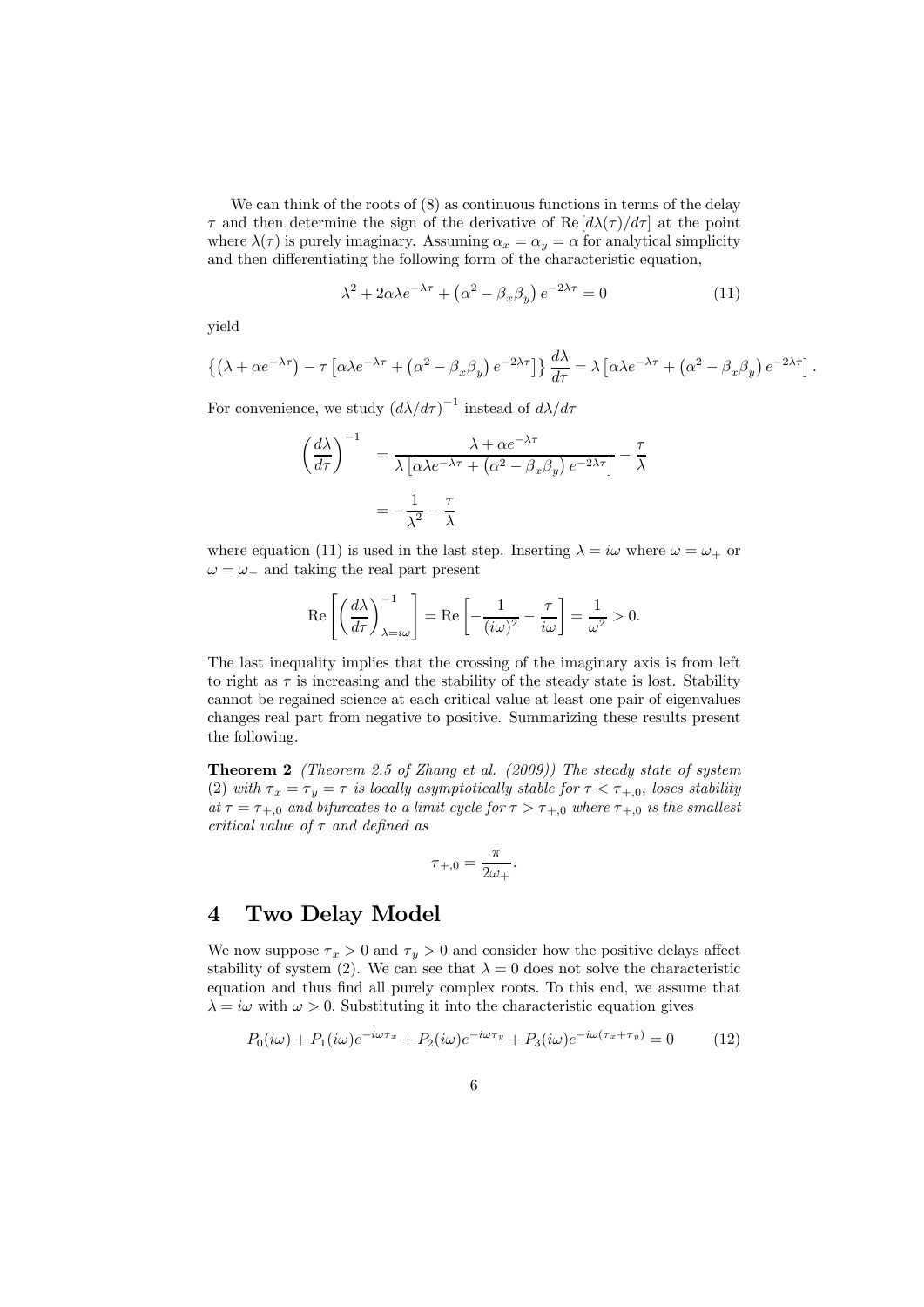$$
P_0(i\omega) = -\omega^2, P_1(i\omega) = i\alpha_x \omega, P_2(i\omega) = i\alpha_y \omega, P_3(i\omega) = \alpha_x \alpha_y - \beta_x \beta_y.
$$
 (13)

Applying the method developed by Matsumoto and Szidarovszky (2018) that is based on Lin and Wang (2012), we derive the set of points  $(\tau_x, \tau_y)$  for which the delay system (2) has purely complex roots. Equation (12) is written as

$$
P_0(i\omega) + P_1(i\omega)e^{-i\omega\tau_x} + \left[P_2(i\omega) + P_3(i\omega)e^{-i\omega\tau_x}\right]e^{-i\omega\tau_y} = 0.
$$
 (14)

Since  $|e^{-i\omega \tau_y}| = 1$ , equation (14) has solution for  $\tau_x$  if and only if

$$
|P_0(i\omega) + P_1(i\omega)e^{-i\omega\tau_x}| = |P_2(i\omega) + P_3(i\omega)e^{-i\omega\tau_x}|
$$

or squaring both sides presents the equivalent form,

$$
(P_0(i\omega) + P_1(i\omega)e^{-i\omega\tau_x}) (\bar{P}_0(i\omega) + \bar{P}_1(i\omega)e^{i\omega\tau_x})
$$
  
= 
$$
(P_2(i\omega) + P_3(i\omega)e^{-i\omega\tau_x}) (\bar{P}_2(i\omega) + \bar{P}_3(i\omega)e^{i\omega\tau_x})
$$

where over-bar indicates complex conjugate. After some calculations, the last equation can be reduced to

$$
|P_0|^2 + |P_1|^2 - |P_2|^2 - |P_0|^2 = 2A_x(\omega)\cos\omega\tau_x - 2B_x(\omega)\sin\omega\tau_x.
$$
 (15)

where the argument of  $P_i$  is omitted for the sake of notational simplicity and

$$
A_x(\omega) = \text{Re}(P_2\bar{P}_3 - P_0\bar{P}_1) \text{ and } B_x(\omega) = \text{Im}(P_2\bar{P}_3 - P_0\bar{P}_1).
$$

Using  $P_k(i\omega)$  for  $k = 0, 1, 2, 3$  in (13), we obtain

$$
P_2\bar{P}_3 - P_0\bar{P}_1 = i\omega \left[ \alpha_y \left( \alpha_x \alpha_y - \beta_x \beta_y \right) - \alpha_x \omega^2 \right]
$$

which implies

$$
A_x(\omega) = 0
$$

and

$$
B_x(\omega) = \alpha_x \omega \left[ \frac{\alpha_y}{\alpha_x} \left( \alpha_x \alpha_y - \beta_x \beta_y \right) - \omega^2 \right]. \tag{16}
$$

Thus equation (15) is reduced to

$$
|P_0|^2 + |P_1|^2 - |P_2|^2 - |P_3|^2 = -2B_x(\omega)\sin\omega\tau_x \tag{17}
$$

To find an appropriate pair of  $\tau_x$  and  $\tau_y$  satisfying equation (14), we first examine the case of  $B_x(\omega)=0$  and then proceed to the case of  $B_x(\omega)\neq 0$ .

with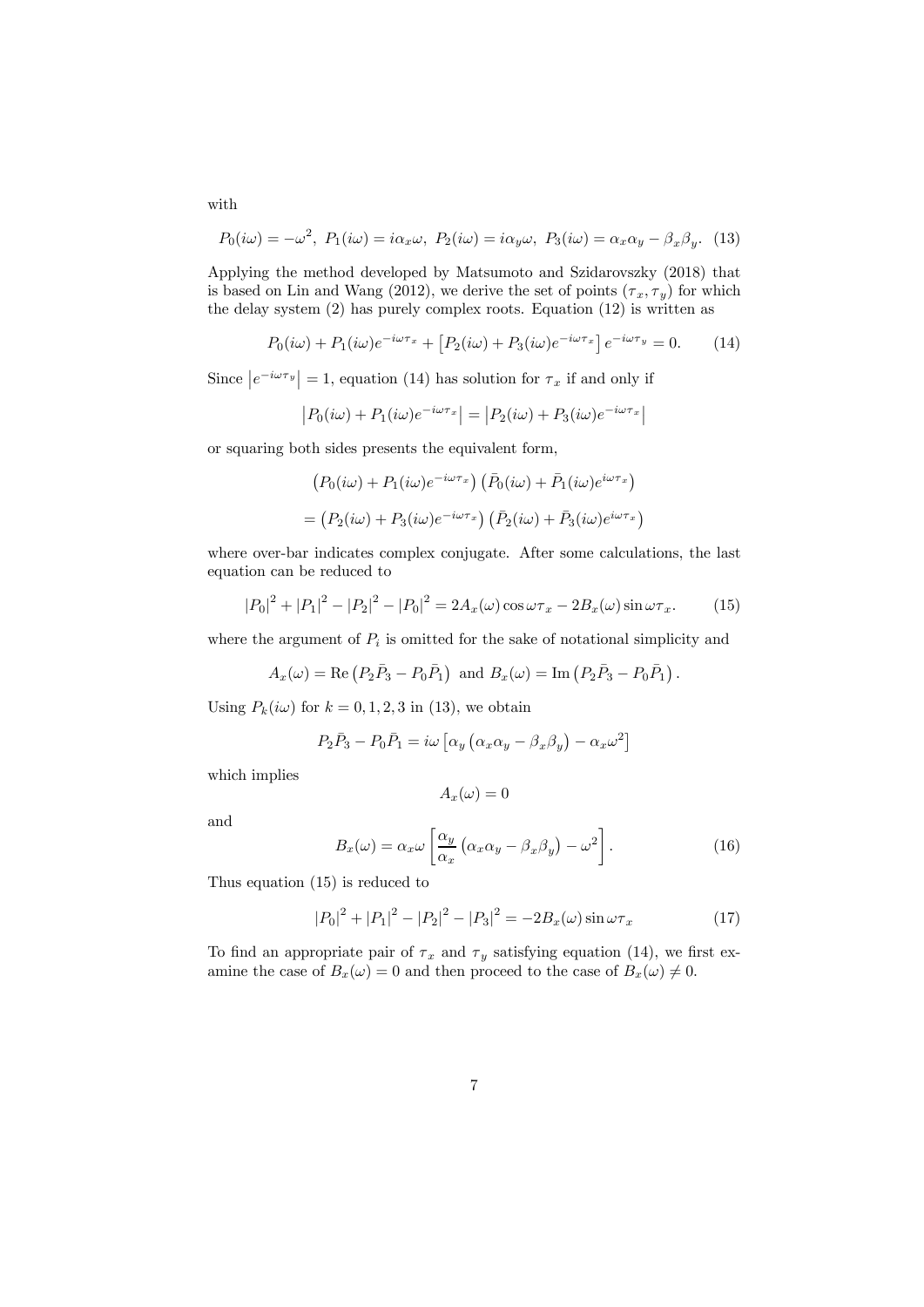## **4.1** Case 1:  $B_x(\omega) = 0$

Let  $\omega_x$  be a positive solution of  $B_x(\omega)=0$  that makes the right hand side of (17) zero,

$$
\omega_x^2 = \frac{\alpha_y}{\alpha_x} \left( \alpha_x \alpha_y - \beta_x \beta_y \right) > 0
$$

where the inequality is due to Assumption 1. Also let  $f(\omega)$  be the left hand side of equation (17). Substituting  $P_k(i\omega)$  for  $k = 0, 1, 2, 3$  into  $f(\omega)$  and rearranging terms, we obtain

$$
f(\omega) = \omega^4 + (\alpha_x^2 - \alpha_y^2)\omega^2 - (\alpha_x\alpha_y - \beta_x\beta_y)^2.
$$

Solving  $f(\omega)=0$  yields two solutions,

$$
\omega_{\pm}^2 = \frac{1}{2} \left[ -(\alpha_x^2 - \alpha_y^2) \pm \sqrt{(\alpha_x^2 - \alpha_y^2)^2 + 4(\alpha_x \alpha_y - \beta_x \beta_y)^2} \right].
$$

Comparing  $\omega_x^2$  with  $\omega_+^2$  reveals that both solutions are identical if  $\alpha_x = \alpha_y$ . There is no solution of  $\tau_x$  for equation (17) if  $\alpha_x \neq \alpha_y$  because  $f(\omega_x) \neq 0$  and  $B_x(\omega_+) \neq 0$ . Only for the sake of analytical simplicity, we make a little bit stronger conditions;

**Assumption 2.**  $\alpha_x = \alpha_y = \alpha$  and  $\beta_x = \beta_y = \beta$ .

Under Assumption 2, we have

$$
\omega_x^2 = \omega_+^2 = \alpha^2 - \beta^2 > 0.
$$

Let  $\omega^*$  be the positive solution of the last equation,

$$
\omega^* \left(=\omega_x=\omega_+\right)=\sqrt{\alpha^2-\beta^2}>0.
$$

With this identical assumption,  $f(\omega)=0$  and  $B_x(\omega)=0$  for  $\omega=\omega^*$ , that is, equation (17) holds. The corresponding values of  $\tau_y$  can be obtained from equation (14)

$$
e^{-i\omega\tau_y} = -\frac{P_0(i\omega) + P_1(i\omega)e^{-i\omega\tau_x}}{P_2(i\omega) + P_3(i\omega)e^{-i\omega\tau_x}}.
$$
\n(18)

An explicit form of  $\tau_y$  against  $\tau_x \geq 0$  is derived as follows. Using Euler's formula, equation (18) can be rewritten as

$$
\cos \omega \tau_y - i \sin \omega \tau_y = -\frac{-\omega^2 + \alpha \omega \sin \omega \tau_x + i \alpha \omega \cos \omega \tau_x}{(\alpha^2 - \beta^2) \cos \omega \tau_x + i \left[\alpha \omega - (\alpha^2 - \beta^2) \sin \omega \tau_x\right]}.
$$
 (19)

For simplification of the right hand side, we multiply the denominator and the numerator of (19) by the conjugate of the denominator. Then the denominator becomes

$$
D_x = \left[ \left( \alpha^2 - \beta^2 \right) \cos \omega \tau_x \right]^2 + \left[ \alpha \omega - \left( \alpha^2 - \beta^2 \right) \sin \omega \tau_x \right]^2 > 0.
$$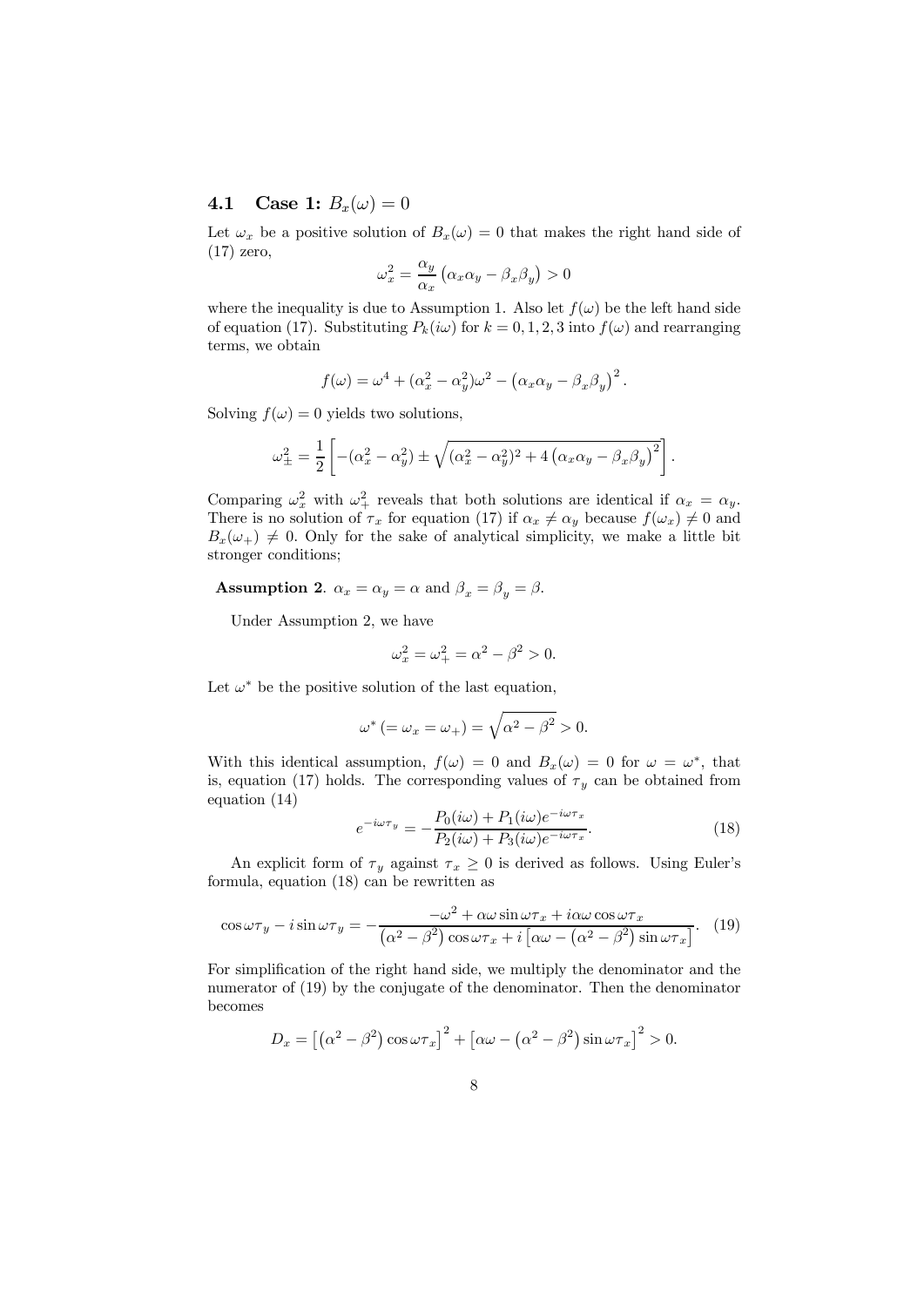The new numerator can be denoted by  $M_x + iN_x$  where the real part is

$$
M_x = \beta^2 \omega^2 \cos \omega \tau_x \tag{20}
$$

and the imaginary part is

$$
N_x = \alpha \omega \left( \alpha^2 - \beta^2 \right) + \alpha \omega^3 - \omega^2 \left( 2\alpha^2 - \beta^2 \right) \sin \omega \tau_x. \tag{21}
$$

Replacing  $\omega$  with  $\omega^*$  and comparing the left hand side of (19) with  $-M_x/D_x +$  $i(N_x/D_x)$  yield

$$
\cos \omega^* \tau_y = -\frac{M_x}{D_x}
$$
 and  $\sin \omega^* \tau_y = \frac{N_x}{D_x}$ .

For further development, we need to specify parameter values so that we take the following specification adopted by Shibata and Saito (1980);

**Specification I:** 
$$
a_{11} = a_{22} = 2
$$
,  $a_{12} = a_{21} = 1$  and  $\varepsilon_1 = \varepsilon_2 = 2$ .

Using (3) and (5) with this specification, we have the following values for the reduced parameters,

$$
\alpha_x = \alpha_y = \alpha = \frac{4}{3}, \ \beta_x = \beta_y = \beta = \frac{2}{3} \text{ and } (\omega^*)^2 = \frac{4}{3}.
$$

The graphs of  $-M_x/D_x$  and  $N_x/D_x$  are illustrated as red and blue curves for  $\tau_x \in (0, 2\pi/\omega^*)$  in Figure 1. The red curve intersects the horizontal axis twice at which  $M_x = 0$  or  $\cos \omega^* \tau_x = 0$  from (20). Hence we have  $\omega^* \tau_x = \pi/2$ at point B and  $\omega^* \tau_x = 3\pi/2$  at point D,

$$
\tau_x^B = \frac{\pi}{2\omega^*} \simeq 1.36
$$
 and 
$$
\tau_x^D = \frac{3\pi}{2\omega^*} \simeq 4.08.
$$

It is also seen that the blue curve intersects the horizontal axis twice at which  $N_x = 0$  from (21) or

$$
\sin \omega^* \tau_x = \frac{2\alpha (\alpha^2 - \beta^2)}{\sqrt{\alpha^2 - \beta^2 (2\alpha^2 - \beta^2)}} = \frac{4\sqrt{3}}{7} \approx 0.9897 < 1.
$$

Since points A and C are left, respectively, right to point B and  $\sin \omega^* \tau_x$  takes the maximum value +1 at point B with  $\omega^* \tau_x^B = \pi/2$ , we have  $\omega^* \tau_x^A < \pi/2$  at point A at which  $\cos \omega^* \tau_x^A > 0$  and  $\omega^* \tau_x^C > \pi/2$  at point C at which  $\cos \omega^* \tau_x^C <$ 0. Hence

$$
\tau_x^A = \frac{1}{\omega^*} \sin^{-1} \left( \frac{4\sqrt{3}}{7} \right) \simeq 1.24
$$

and

$$
\tau_x^C = \frac{1}{\omega^*} \left[ \pi - \sin^{-1} \left( \frac{4\sqrt{3}}{7} \right) \right] \simeq 1.48.
$$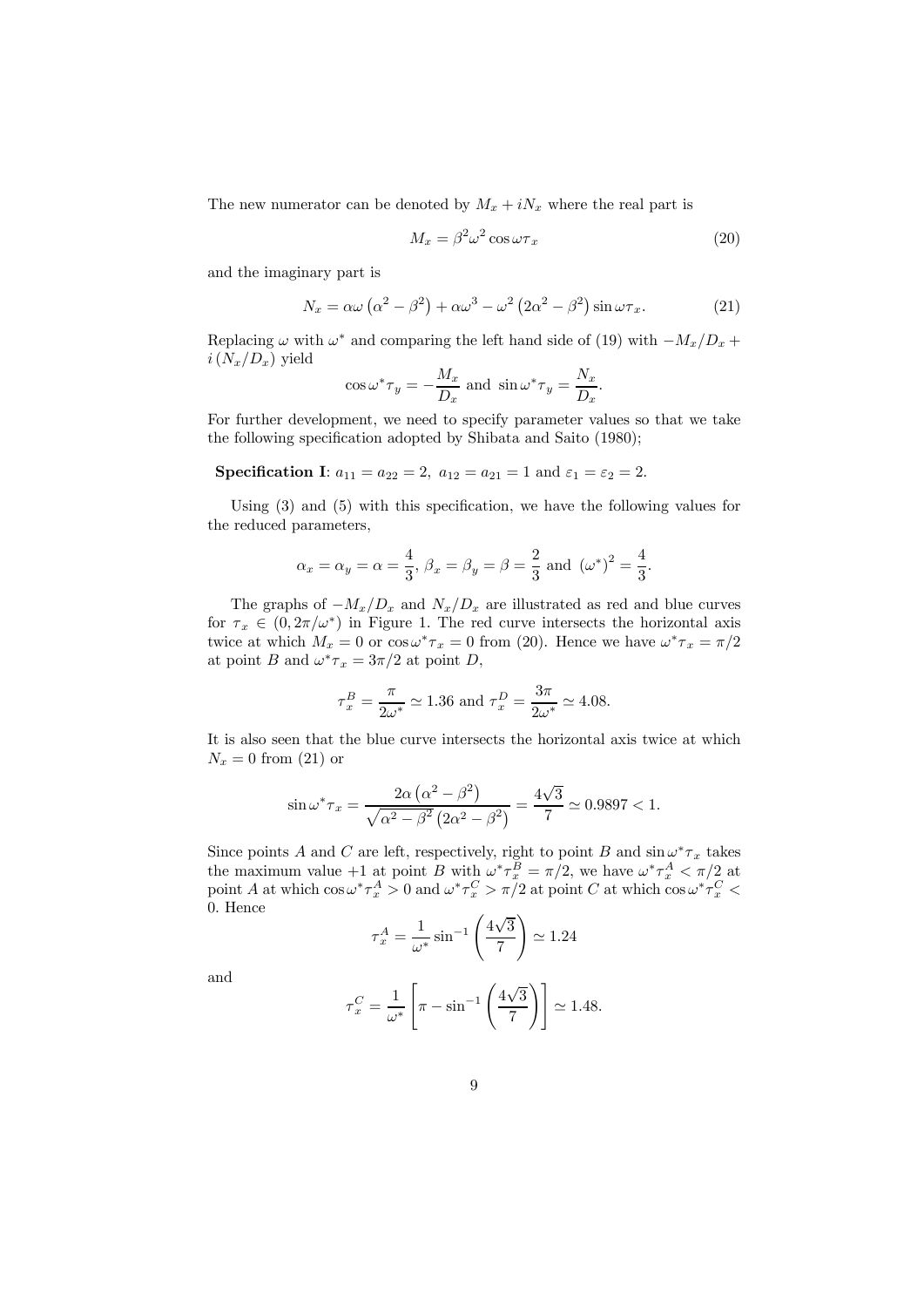

Figure 1. Graphs of  $M_x/D_x$  (red) and  $N_x/D_x$  (blue).

The interval  $[0, 2\pi/\omega^*]$  is divided into five subintervals. In the first subinterval  $(0, \tau_x^A)$ , it is seen that  $\cos \omega^* \tau_y < 0$  and  $\sin \omega^* \tau_y > 0$ . Hence solving  $\cos \omega^* \tau_y = -M_x/D_x$  and  $\sin \omega^* \tau_y = N_x/D_x$  for  $\tau_y$  determines the corresponding values of  $\tau_y$  satisfying equation (18),

$$
\tau_y^c(\tau_x) = \frac{1}{\omega^*} \cos^{-1} \left( -\frac{M_x}{D_x} \right) \text{ and } \tau_y^s(\tau_x) = \frac{1}{\omega^*} \left[ \pi - \sin^{-1} \left( \frac{N_x}{D_x} \right) \right] \tag{22}
$$

where the superscripts  $c$  and  $s$  stand for cos and sin, respectively. In the same way, we have  $\cos \omega^* \tau_y < 0$  and  $\sin \omega^* \tau_y < 0$  for  $\tau_x \in (\tau_x^A, \tau_x^B)$  in which

$$
\tau_y^c(\tau_x) = \frac{1}{\omega^*} \left[ 2\pi - \cos^{-1} \left( -\frac{M_x}{D_x} \right) \right] \text{ and } \tau_y^s(\tau_x) = \frac{1}{\omega^*} \left[ \pi - \sin^{-1} \left( \frac{N_x}{D_x} \right) \right]. \tag{23}
$$

For  $\tau_x \in (\tau_x^B, \tau_x^C)$ ,  $\cos \omega^* \tau_y > 0$  and  $\sin \omega^* \tau_y < 0$  imply

$$
\tau_y^c(\tau_x) = \frac{1}{\omega^*} \left[ 2\pi - \cos^{-1} \left( -\frac{M_x}{D_x} \right) \right] \text{ and } \tau_y^s(\tau_x) = \frac{1}{\omega^*} \left[ 2\pi + \sin^{-1} \left( \frac{N_x}{D_x} \right) \right].
$$
\n(24)

For  $\tau_x \in (\tau_x^C, \tau_x^D)$ ,  $\cos \omega^* \tau_y > 0$  and  $\sin \omega^* \tau_y > 0$  imply

$$
\tau_y^c(\tau_x) = \frac{1}{\omega^*} \cos^{-1} \left( -\frac{M_x}{D_x} \right) \text{ and } \tau_y^s(\tau_x) = \frac{1}{\omega^*} \sin^{-1} \left( \frac{N_x}{D_x} \right). \tag{25}
$$

Finally, we have  $\cos \omega^* \tau_y < 0$  and  $\sin \omega^* \tau_y > 0$  for  $\tau_x \in (\tau_x^D, 2\pi/\omega^*)$  as in the first subinterval,

$$
\tau_y^c(\tau_x) = \frac{1}{\omega^*} \cos^{-1} \left( -\frac{M_x}{D_x} \right) \text{ and } \tau_y^s(\tau_x) = \frac{1}{\omega^*} \left[ \pi - \sin^{-1} \left( \frac{N_x}{D_x} \right) \right]. \tag{26}
$$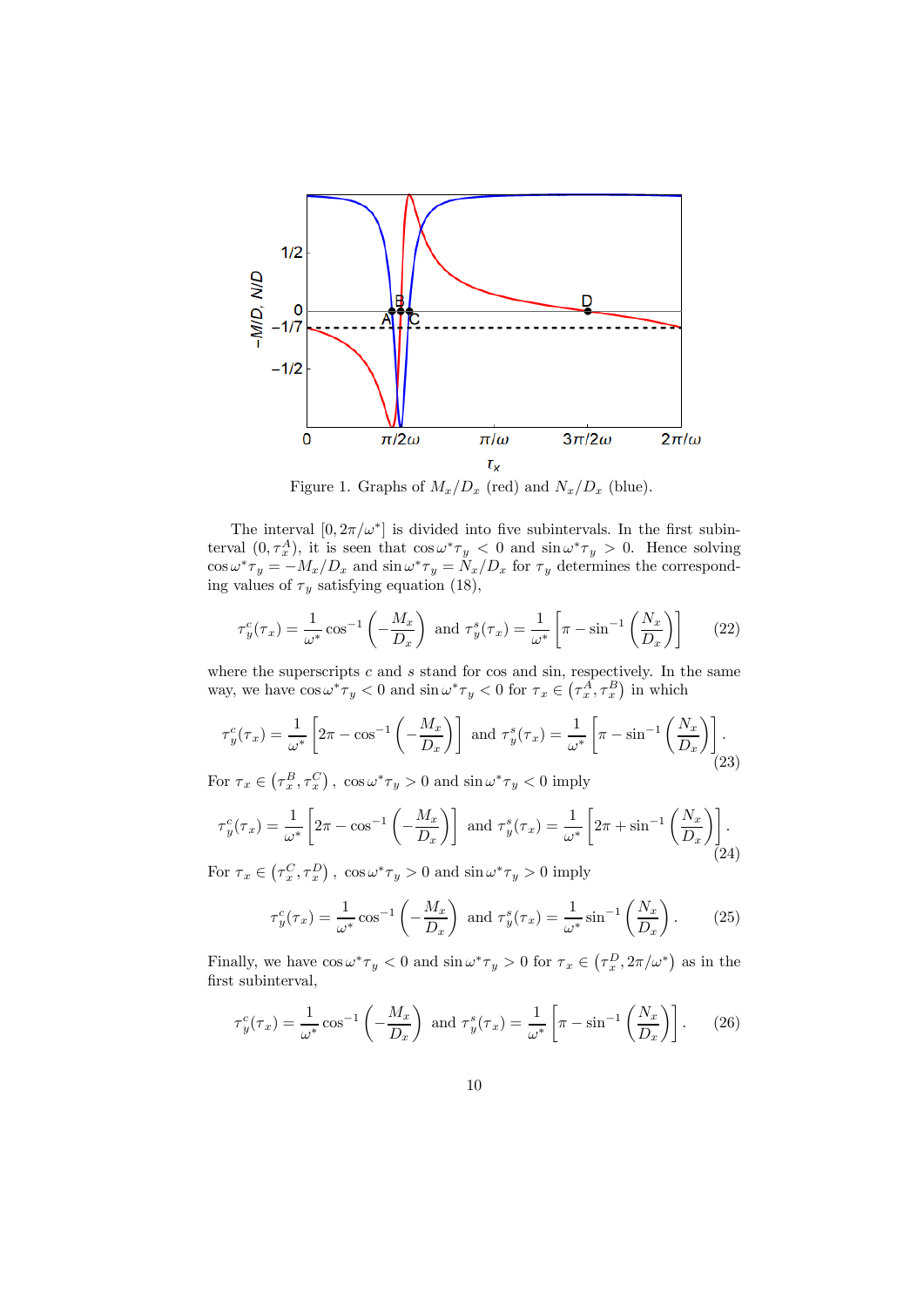Since  $\tau_y^c(\tau_x) = \tau_y^s(\tau_x)$  holds for  $\tau_x \in [0, 2\pi/\omega^*]$ , the solution can be denoted by  $\tau_y(\tau_x)$ .

The locus of  $(\tau_x, \tau_y(\tau_x))$  for  $\tau_x \in [0, 2\pi/\omega^*]$  constructs the crossing curves in case of  $B_x(\omega)=0$  that are illustrated by two black-red curves in Figure 2. More precisely, the upper convex-shaped curve consists of three segments, the lowest black segment described by (22), the middle red segment by (23) and the highest black segment by (24) whereas the lower concave-shaped curve consists of two segments, the left black segment by (25) and the right red segments by (26). Because of the trigonometric representations, there are infinitely many values of  $\tau_y(\tau_x)$ , we only represent the smallest solutions. The results obtained so far are summarized as follows:

**Theorem 3** If  $B_x(\omega) = 0$  for  $\omega = \omega^*$ ,  $\alpha_x = \alpha_y = \alpha$ ,  $\beta_x = \beta_y = \beta$  and  $\alpha > \beta$ , then the crossing curve is described by the locus of  $(\tau_x, \tau_y(\tau_x))$  where

$$
\tau_y(\tau_x) = \frac{1}{\omega^*} \cos^{-1} \left( -\frac{M_x}{D_x} \right) \text{ for } \tau_x \in (0, \tau_x^A) \cup \left( \tau_x^C, \tau_x^D \right) \cup \left( \tau_x^D, 2\pi/\omega^* \right)
$$

and

$$
\tau_y(\tau_x) = \frac{1}{\omega^*} \left[ 2\pi - \cos^{-1} \left( -\frac{M_x}{D_x} \right) \right] \text{ for } \tau_x \in \left( \tau_x^A, \tau_x^B \right) \cup \left( \tau_x^B, \tau_x^C \right)
$$

where

$$
\omega^* = \sqrt{\alpha^2 - \beta^2} > 0.
$$
\n
$$
\frac{2\pi}{\omega}
$$
\n
$$
\frac{3\pi}{2\omega}
$$
\n
$$
\frac{\pi}{2\omega}
$$
\n
$$
\frac{\pi}{2\omega}
$$
\n0\n
$$
\frac{\pi}{2\omega}
$$
\n
$$
\frac{1}{\pi/2\omega - \pi/\omega} \frac{3\pi}{2\omega - 2\pi/\omega}
$$
\n
$$
\frac{1}{\tau_x}
$$

Figure 2. Crossing curves in case of  $B_x(\omega)=0$ 

## 4.2 Case 2:  $|B_x(\omega)| > 0$

In this section we consider the case of  $\omega \neq \omega^*$ . We determine values of  $\tau_x$ satisfying equation (14) in the first half and then values of  $\tau_y$  in the second half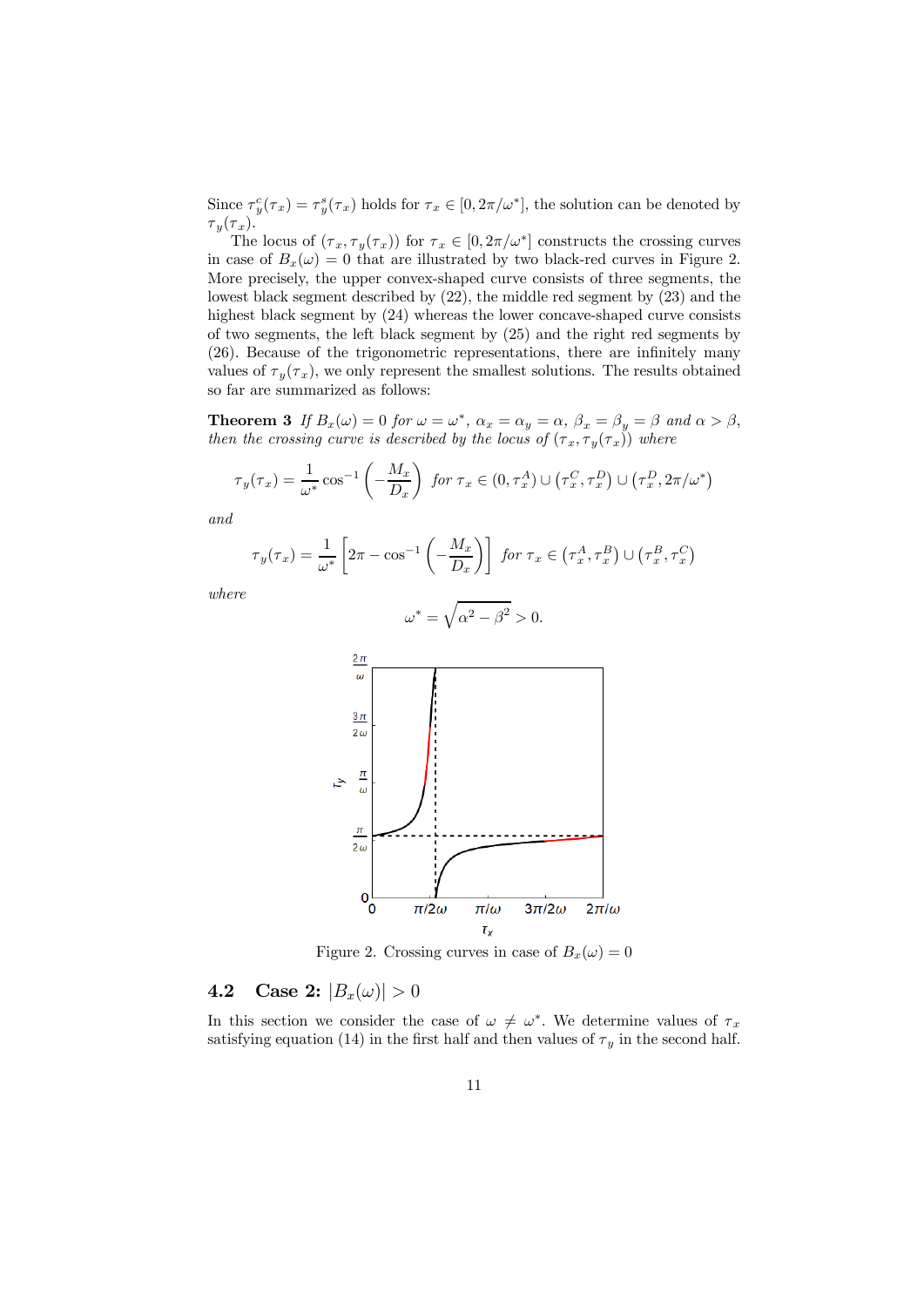Since equation (16) can be rewritten as

$$
B_x(\omega) = \alpha_x \omega (\omega_x + \omega) (\omega_x - \omega)
$$

with

$$
\omega_x = \sqrt{\frac{\alpha_y}{\alpha_x} \left( \alpha_x \alpha_y - \beta_x \beta_y \right)},
$$

there exists  $\varphi_x(\omega)$  such that

$$
\varphi_x(\omega) = \arg \left[ P_2 \bar{P}_3 - P_0 \bar{P}_1 \right] = \begin{cases} \frac{\pi}{2} & \text{if } B_x(\omega) > 0 \text{ or } \omega < \omega_x, \\ \frac{3\pi}{2} & \text{if } B_x(\omega) < 0 \text{ or } \omega > \omega_x, \end{cases}
$$

implying that

$$
\sin\left[\varphi_x(\omega)\right] = \frac{B_x(\omega)}{\sqrt{B_x(\omega)^2}} = 1 \text{ and } \cos\left[\varphi_x(\omega)\right] = \frac{A_x(\omega)}{\sqrt{B_x(\omega)^2}} = 0.
$$

Rewriting the first equation as  $B_x(\omega) = \sqrt{B_x(\omega)^2} \sin{\left[\varphi_x(\omega)\right]}$  and applying the addition theorem, equation (17) can be reduced to

$$
|P_0|^2 + |P_1|^2 - |P_2|^2 - |P_3|^2 = 2\sqrt{B_x(\omega)^2} \cos[\varphi_x(\omega) + \omega \tau_x]
$$
 (27)

where the following relation with  $\cos [\varphi_x(\omega)] = 0$  is used,

$$
-\sin\left[\varphi_x(\omega)\right]\cos\omega\tau_x=\cos\left[\varphi_x(\omega)\right]\sin\omega\tau_x-\sin\left[\varphi_x(\omega)\right]\cos\omega\tau_x.
$$

Rewriting equation (27) presents

$$
\frac{|P_0|^2 + |P_1|^2 - |P_2|^2 - |P_3|^2}{2\sqrt{B_x(\omega)^2}} = \cos\left[\varphi_x(\omega) + \omega\tau_x\right] \le 1.
$$

Hence a sufficient and necessary condition for the existence of  $\tau_x > 0$  satisfying the above equation is

$$
\left| |P_0|^2 + |P_1|^2 - |P_2|^2 - |P_3|^2 \right| \le 2\sqrt{B_x(\omega)^2}
$$

or

$$
F(\omega) = | |P_0|^2 + |P_1|^2 - |P_2|^2 - |P_3|^2 | \bigg|^2 - 4B_x(\omega)^2 \le 0.
$$

Substituting  $P_k(i\omega)$  for  $k = 0, 1, 2, 3$  in (13) into the right hand side of  $F(\omega)$  gives

$$
F(\omega) = \omega^8 + a_6 \omega^6 + a_4 \omega^4 + a_2 \omega^2 + a_0 \tag{28}
$$

where

$$
a_6 = -4(\alpha_x^2 + \alpha_y^2),
$$
  
\n
$$
a_4 = (\alpha_x^2 - \alpha_y^2)^2 + 2(3\alpha_x\alpha_y + \beta_x\beta_y)(\alpha_x\alpha_y - \beta_x\beta_y),
$$
  
\n
$$
a_2 = -2(\alpha_x^2 + \alpha_y^2)(\alpha_x\alpha_y - \beta_x\beta_y)^2,
$$
  
\n
$$
a_0 = (\alpha_x\alpha_y - \beta_x\beta_y)^4.
$$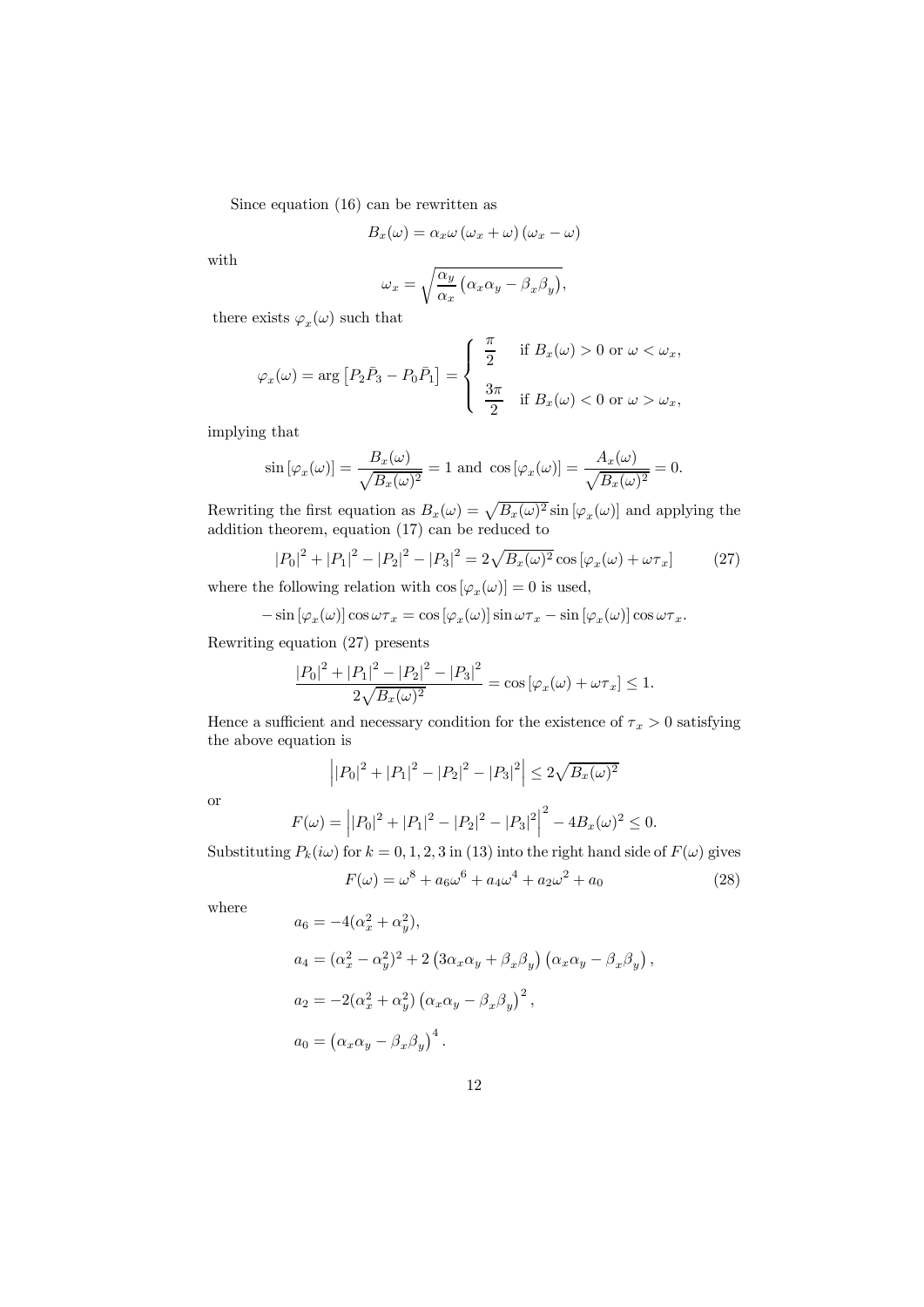With  $x = \omega^2$ , the right hand side of equation (28) can be factorized as

$$
x^{4} + a_{6}x^{3} + a_{4}x^{2} + a_{2}x + a_{0} = F_{1}(x) \cdot F_{2}(x)
$$

where  $F_1(x)$  and  $F_2(x)$  are quadratic in x,

$$
F_1(x) = x^2 - \left(\alpha_x^2 + \alpha_y^2 + 2\beta_x\beta_y\right)x + \left(\alpha_x\alpha_y - \beta_x\beta_y\right)^2
$$

and

$$
F_2(x) = x^2 - \left(\alpha_x^2 + \alpha_y^2 - 2\beta_x \beta_y\right)x + \left(\alpha_x \alpha_y - \beta_x \beta_y\right)^2.
$$

Solving  $F_1(x)=0$  gives two real roots,

$$
x_1 = \frac{1}{2} \left[ \alpha_x^2 + \alpha_y^2 + 2\beta_x \beta_y - (\alpha_x + \alpha_y) \sqrt{(\alpha_x - \alpha_y)^2 + 4\beta_x \beta_y} \right]
$$
  

$$
x_2 = \frac{1}{2} \left[ \alpha_x^2 + \alpha_y^2 + 2\beta_x \beta_y + (\alpha_x + \alpha_y) \sqrt{(\alpha_x - \alpha_y)^2 + 4\beta_x \beta_y} \right]
$$

and solving  $F_2(x)=0$  gives two real roots,

$$
x_3 = \frac{1}{2} \left[ \alpha_x^2 + \alpha_y^2 - 2\beta_x \beta_y - (\alpha_x - \alpha_y) \sqrt{(\alpha_x + \alpha_y)^2 - 4\beta_x \beta_y} \right]
$$
  

$$
x_4 = \frac{1}{2} \left[ \alpha_x^2 + \alpha_y^2 - 2\beta_x \beta_y + (\alpha_x - \alpha_y) \sqrt{(\alpha_x + \alpha_y)^2 - 4\beta_x \beta_y} \right]
$$

since the discriminant is positive,

$$
(\alpha_x + \alpha_y)^2 - 4\beta_x \beta_y = (\alpha_x - \alpha_y)^2 + 4(\alpha_x \alpha_y - \beta_x \beta_y) > 0.
$$

If  $\alpha_x = \alpha_y$ , then the second term in the last two square brackets are zero, implying that  $F_2(x)=0$  generates equal roots,

$$
x_1 < x_2
$$
 and  $x_3 = x_4$ .

If  $\alpha_x > \alpha_y$ , then all roots are real and distinct and it is clear that

$$
x_1 < x_2
$$
 and  $x_3 < x_4$ .

If the inequality is reversed, then the subscripts of  $x_3$  and  $x_4$  should be interchanged but there is essentially no harm. So we adopt  $\alpha_x > \alpha_y$  in the asymmetric case. Further, subtracting  $F_1(x)$  from  $F_2(x)$  presents

$$
F_2(x) - F_1(x) = 4\beta_x \beta_y x > 0
$$
 for  $x > 0$ .

This inequality implies the following ordering among real roots if  $\alpha_x \ge \alpha_y$ ,

$$
x_1 < x_3 \le x_4 < x_2.
$$

Let  $\omega_i$  be a positive solution of  $x_i = \omega^2$ , then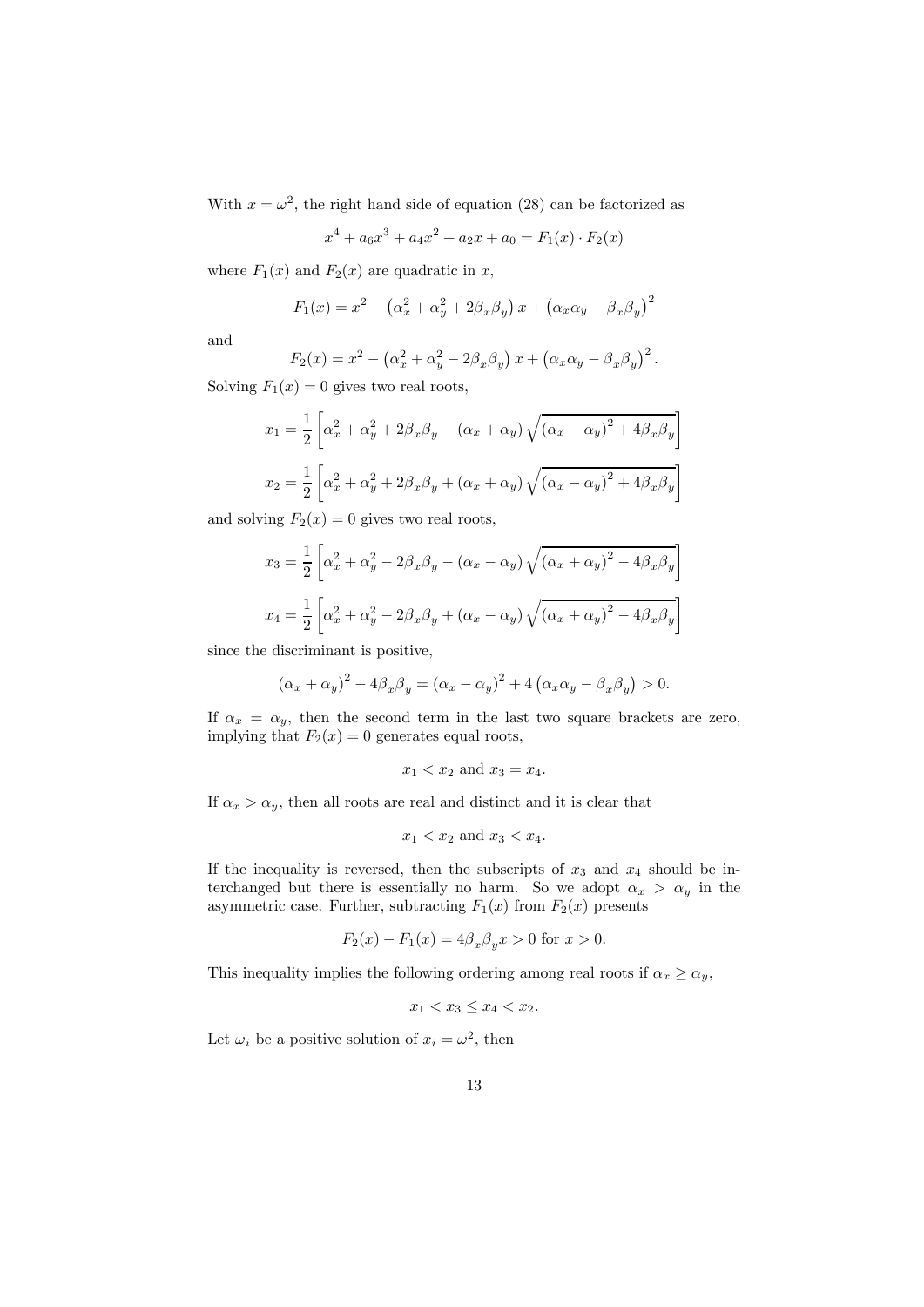$$
0<\omega_1<\omega_3\leq \omega_4<\omega_2.
$$

Therefore we have the interval union  $[\omega_1, \omega_3] \cup [\omega_4, \omega_2]$  that is denoted by  $\Omega$  in which  $F(\omega) \leq 0$ .

Let us define  $\psi_x(\omega)$  by

$$
|P_0|^2 + |P_1|^2 - |P_2|^2 - |P_0|^2 = 2\sqrt{B_x(\omega)^2} \cos[\psi_x(\omega)] \tag{29}
$$

or

$$
\psi_x(\omega) = \cos^{-1}\left[\frac{|P_0|^2 + |P_1|^2 - |P_2|^2 - |P_3|^2}{2\sqrt{B_x(\omega)^2}}\right].
$$

Comparing the right hand side of (27) with that of (29) presents the critical values of delay  $\tau_x$ ,

$$
\tau_{x,m}^{\pm}(\omega) = \frac{1}{\omega} \left[ \pm \psi_x(\omega) - \varphi_x(\omega) + 2m\pi \right] \text{ for } m = 0, 1, 2, \dots \,. \tag{30}
$$

To determine the corresponding values of delay  $\tau_y$ , we return to equation (12) and alternatively put it as

$$
P_0(i\omega) + P_2(i\omega)e^{-i\omega\tau_y} + [P_1(i\omega) + P_3(i\omega)e^{-i\omega\tau_y}]e^{-i\omega\tau_x} = 0.
$$
 (31)

Similarity of (31) to (14) is clear. Hence, in the same way, we can define the critical value of  $\tau_y$  as

$$
\tau_{y,n}^{\pm}(\omega) = \frac{1}{\omega} \left[ \pm \psi_y(\omega) - \varphi_y(\omega) + 2n\pi \right] \text{ for } n = 0, 1, 2, \dots,
$$
 (32)

where

$$
A_y(\omega) = \text{Re}\left[P_1\bar{P}_3 - P_0\bar{P}_2\right] = 0,
$$
  
\n
$$
B_y(\omega) = \text{Im}\left[P_1\bar{P}_3 - P_0\bar{P}_2\right] = \alpha_y\omega\left[\frac{\alpha_x}{\alpha_y}\left(\alpha_x\alpha_y - \beta_x\beta_y\right) - \omega^2\right],
$$
  
\n
$$
\psi_y(\omega) = \cos^{-1}\left[\frac{|P_0|^2 - |P_1|^2 + |P_2|^2 - |P_3|^2}{2\sqrt{B_y(\omega)^2}}\right]
$$

and

$$
\varphi_y(\omega) = \arg \left[ P_1 \bar{P}_3 - P_0 \bar{P}_2 \right] = \begin{cases} \frac{\pi}{2} & \text{if } B_y(\omega) > 0 \text{ of } \omega < \omega_y, \\ \frac{3\pi}{2} & \text{if } B_y(\omega) < 0 \text{ of } \omega > \omega_y \end{cases}
$$

with  $\omega_y$  being a positive solution of  $B_y(\omega)=0$ ,

$$
\omega_y = \sqrt{\frac{\alpha_x}{\alpha_y} \left( \alpha_x \alpha_y - \beta_x \beta_y \right)}.
$$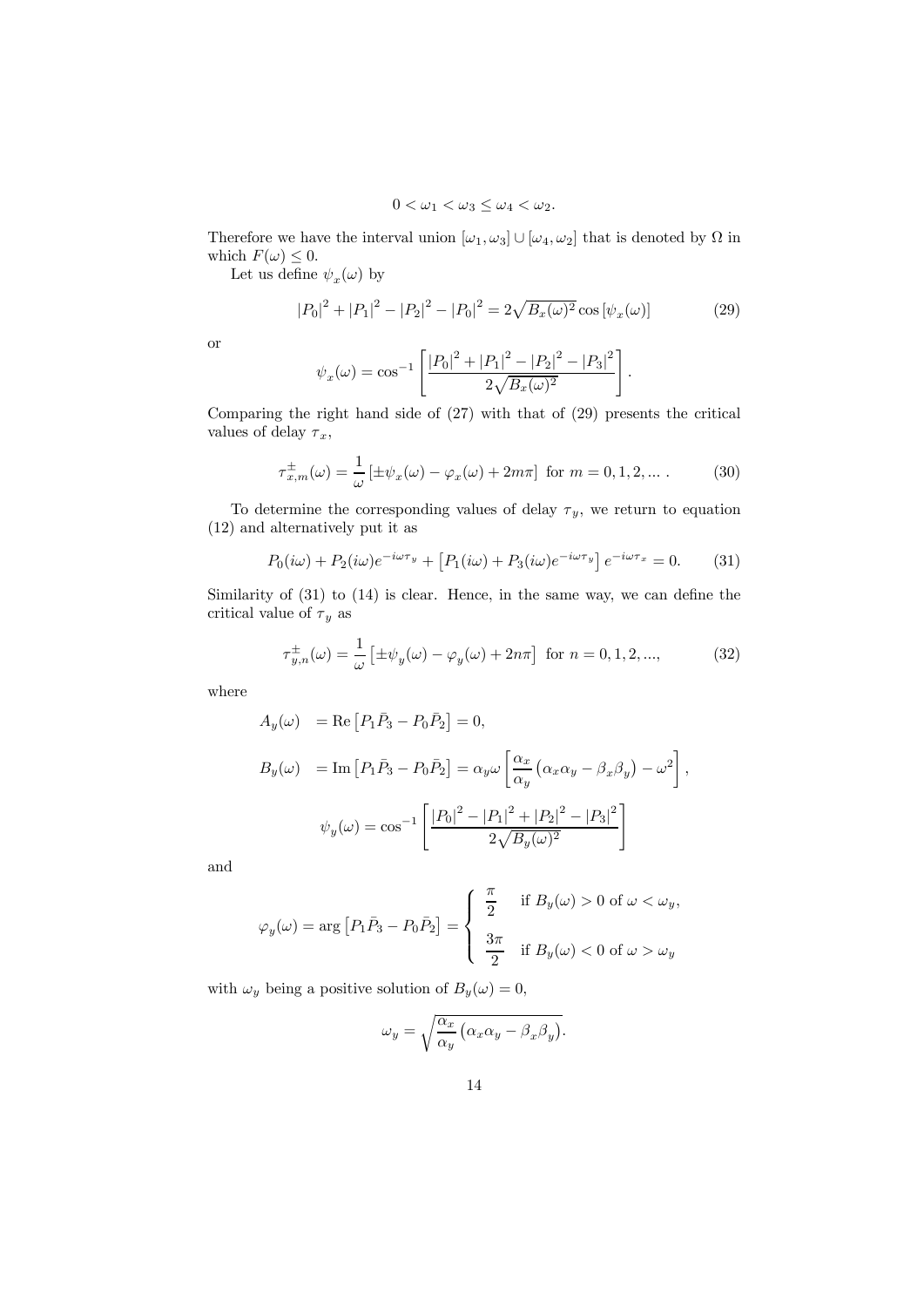In case of  $B_y(\omega)=0$ , we solve (31) to have

$$
e^{-i\omega\tau_x} = -\frac{P_0(i\omega) + P_2(i\omega)e^{-i\omega\tau_y}}{P_1(i\omega) + P_3(i\omega)e^{-i\omega\tau_y}}.
$$
\n(33)

Two remarks should be addressed. First, in the same way as to derive  $\tau_y(\tau_x)$ from equation (14), we can derive  $\tau_x(\tau_y)$  from equation (31) and construct the crossing curve  $(\tau_x(\tau_y), \tau_y)$ . Second, equations (14) and (31) are different expressions derived from the same characteristic equation (12). As a result the crossing curve  $(\tau_x, \tau_y(\tau_x))$  is identical with the crossing curve  $(\tau_x(\tau_y), \tau_y)$ . To define  $\psi_y(\omega)$ , we need a condition similar to  $F(\omega)$ ,

$$
G(\omega) = |P_0|^2 - |P_1|^2 + |P_2|^2 - |P_3|^2 - 4B_y(\omega)^2 \le 0.
$$

Since it can be shown that  $F(\omega) = G(\omega)$ , the solutions of  $F(\omega) = 0$  also solve  $G(\omega)=0$ , although a solution of  $B_x(\omega)=0$  is different from a solution of  $B_y(\omega)=0,$ 

$$
\omega_x^2 < \omega_y^2 \text{ if } \alpha_x > \alpha_y.
$$

In Figure  $4(A)$ , the crossing curve under Assumption 2 and Specification 1 is illustrated as an egg-shaped closed curve and the parts of the crossing curve in case of  $B_x(\omega)=0$  are over-illustrated. Under these parameter specification, the blue and red segments are described, respectively, by

$$
\left(\tau_{x,0}^{+}(\omega),\tau_{y,1}^{-}(\omega)\right)\text{ for }\omega\in[\omega_1,\omega_3]
$$

and

$$
\left(\tau_{x,1}^-(\omega),\tau_{y,0}^+(\omega)\right)\text{ for }\omega\in[\omega_1,\omega_3]
$$

with

$$
\varphi_x(\omega)=\varphi_y(\omega)=\frac{\pi}{2}
$$

whereas the green and orange curves are described by

$$
\left(\tau_{x,1}^+(\omega),\tau_{y,1}^-(\omega)\right) \text{ for } \omega \in [\omega_4,\omega_2]
$$

and

$$
\left(\tau_{x,1}^-(\omega),\tau_{y,1}^+(\omega)\right)\text{ for }\omega\in[\omega_4,\omega_2]
$$

with

$$
\varphi_x(\omega) = \varphi_y(\omega) = \frac{3\pi}{2}.
$$

At the origin of  $\tau_x = \tau_y = 0$ , the stationary state is confirmed to be locally asymptotically stable. Hence in Figure  $4(A)$ , the region including the origin and being surrounded by the black, orange and blue segments is the stability region. Further its boundary is the stability switching curve on which the real part of an eigenvalues are zero. Equations (30) and (32) indicate that increasing values of m and n increase the values of  $\tau_x^{\pm}(\omega)$  and  $\tau_y^{\pm}(\omega)$ , respectively. Graphically, this implies that increasing value of  $m$  shifts the closed curve rightward and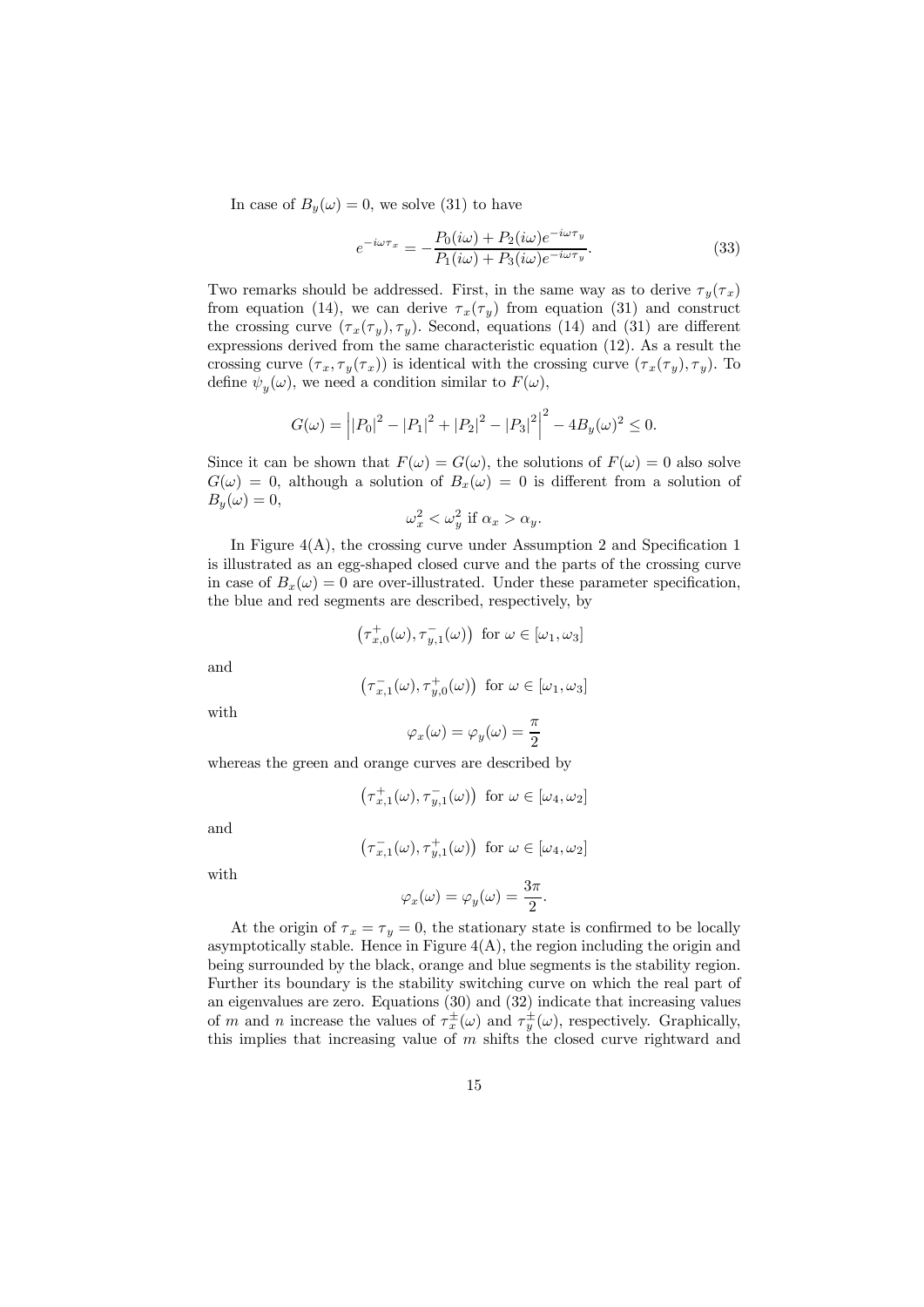increasing value of  $n$  shifts the closed curve upward. Hence, it can be mentioned that  $m$  is a horizontal-shift parameter and  $n$  is a vertical-shift parameter.

We turn attention to the asymmetric case in which we take the following parameter specification where only the value of  $a_{22}$  is increased to  $5/2$ .

**Specification II:**  $a_{11} = 2$ ,  $\alpha_{22} = 5/2$ ,  $a_{12} = \alpha_{21} = 1$  and  $\varepsilon_1 = \varepsilon_2 = 2$ 

It can be checked that given Specification 2, the reduced parameters take the following values,

$$
\alpha_x = \frac{3}{2} > \alpha_y = \frac{5}{4}, \ \beta_x = \frac{3}{4} \text{ and } \beta_y = \frac{1}{2}.
$$

The crossing curves in case of  $\alpha_x > \alpha_y$  are illustrated in Figure 4(B). Although  $\omega_x < \omega_y$ , we have

$$
\omega_3 < \omega_x < \omega_y < \omega_4
$$

since substituting  $\omega_x$  and  $\omega_y$  into  $F_2(x)$  yields

$$
F_2(\omega_x) = -\frac{(\alpha_x - \alpha_y)^2 \beta_x \beta_y (\alpha_x \alpha_y - \beta_x \beta_y)}{\alpha_x^2} < 0
$$

and

$$
F_2(\omega_y) = -\frac{(\alpha_x - \alpha_y)^2 \beta_x \beta_y (\alpha_x \alpha_y - \beta_x \beta_y)}{\alpha_y^2} < 0.
$$

The fact that  $F_2(x)$  is quadratic with  $F(\omega_3) = F(\omega_4) = 0$  implies the above inequality relation. Hence

$$
B_x(\omega) > 0
$$
 and  $B_y(\omega) > 0$  for  $\omega \in (\omega_1, \omega_3)$  implying  $\varphi_x(\omega) = \varphi_y(\omega) = \frac{\pi}{2}$ 

and

$$
B_x(\omega) < 0
$$
 and  $B_y(\omega) < 0$  for  $\omega \in (\omega_4, \omega_2)$  implying  $\varphi_x(\omega) = \varphi_y(\omega) = \frac{3\pi}{2}$ .

Applying the same procedure to obtain the egg-shaped crossing curve, we can derive the crossing curve in Figure 4(B) under the following parameter specification. Two notices are given: First, the case of  $B_x(\omega) = B_y(\omega) = 0$  does not occur when  $\alpha_x > \alpha_y$ ; second, the shape of the crossing curves are distorted. The stationary state is locally asymptotically stable in the region including the origin and being surrounded by the blue, orange and green curves. The boundary of this region is the stability switching curve in case of  $\alpha_x > \alpha_y$ <sup>2</sup>. We refer to the two horizontal dotted lines in each figure shortly when we perform numerical simulations. The results obtained so far are summarized as follows:

<sup>&</sup>lt;sup>2</sup> Interchanging the horizontal and vertical axes gives the stability switching curve for  $\alpha_x =$  $5/4 < \alpha_y = 3/2, \ \beta_x = 1/2 \text{ and } \ \beta_y = 3/4.$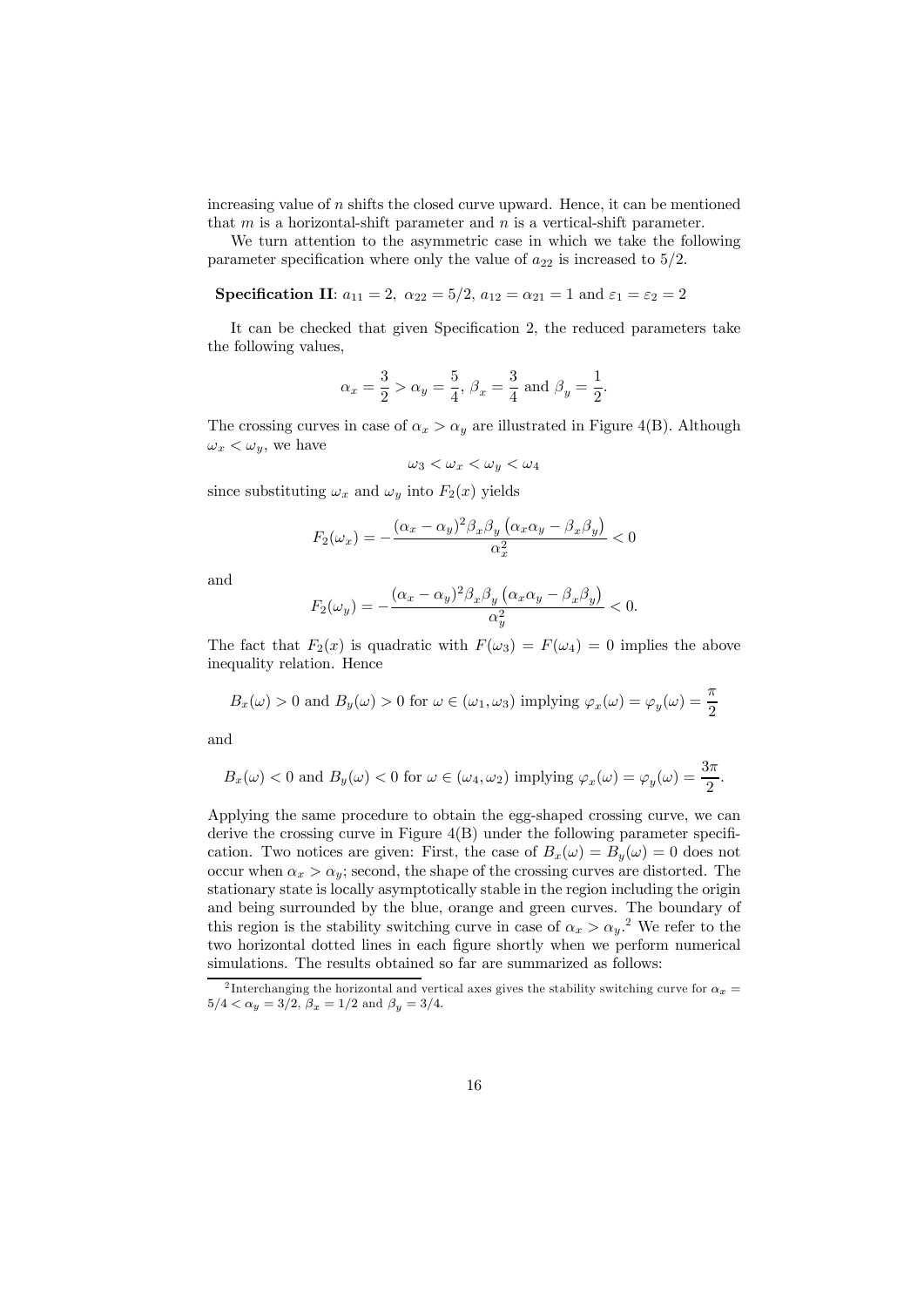**Theorem 4** Given Assumption 2 and if  $B_x(\omega) \neq 0$  and  $B_y(\omega) \neq 0$ , then the pairs of delays obtained from (30) and (32) as

$$
\left\{\left(\tau_{x,m}^{\pm}(\omega),\tau_{y,n}^{\mp}(\omega)\right)\mid\omega\in\Omega\right\},
$$

give the set of all crossing curves on the  $(\tau_x, \tau_y)$  plane for equations (2).



Figure 3. Stability switching curves with  $B_j(\omega) \neq 0$  for  $j = x, y$ 

# 5 Numerical Simulations

We numerically confirm the analytical results obtained so far by simulating system (2) with Specification I or II. Initial functions are assumed to be constant,

$$
\varphi_x(t) = x^e + x_0 \text{ and } \varphi_y(t) = y^e + y_0 \text{ for } t \le 0
$$
\n(34)

where  $x^e$  and  $y^e$  are the steady state obtained in (3),  $x_0$  and  $y_0$  are some constants.

In the first example with  $x_0 = y_0 = 0.01$ , we perform simulations of the one-delay model discussed in Section 3, that is, (2) with  $\tau_x = \tau_y = \tau$ , as a special case of the two-delay model. Delay  $\tau$  is increased along the diagonal of Figure 3(A) that passes through the connecting point of the orange and green segments. According to Theorem 2, the stability is lost at the critical value of the delay that is obtained from (10) with  $n = 0$  as

$$
\tau_{+,0} = \frac{\pi}{4} \simeq 0.775.
$$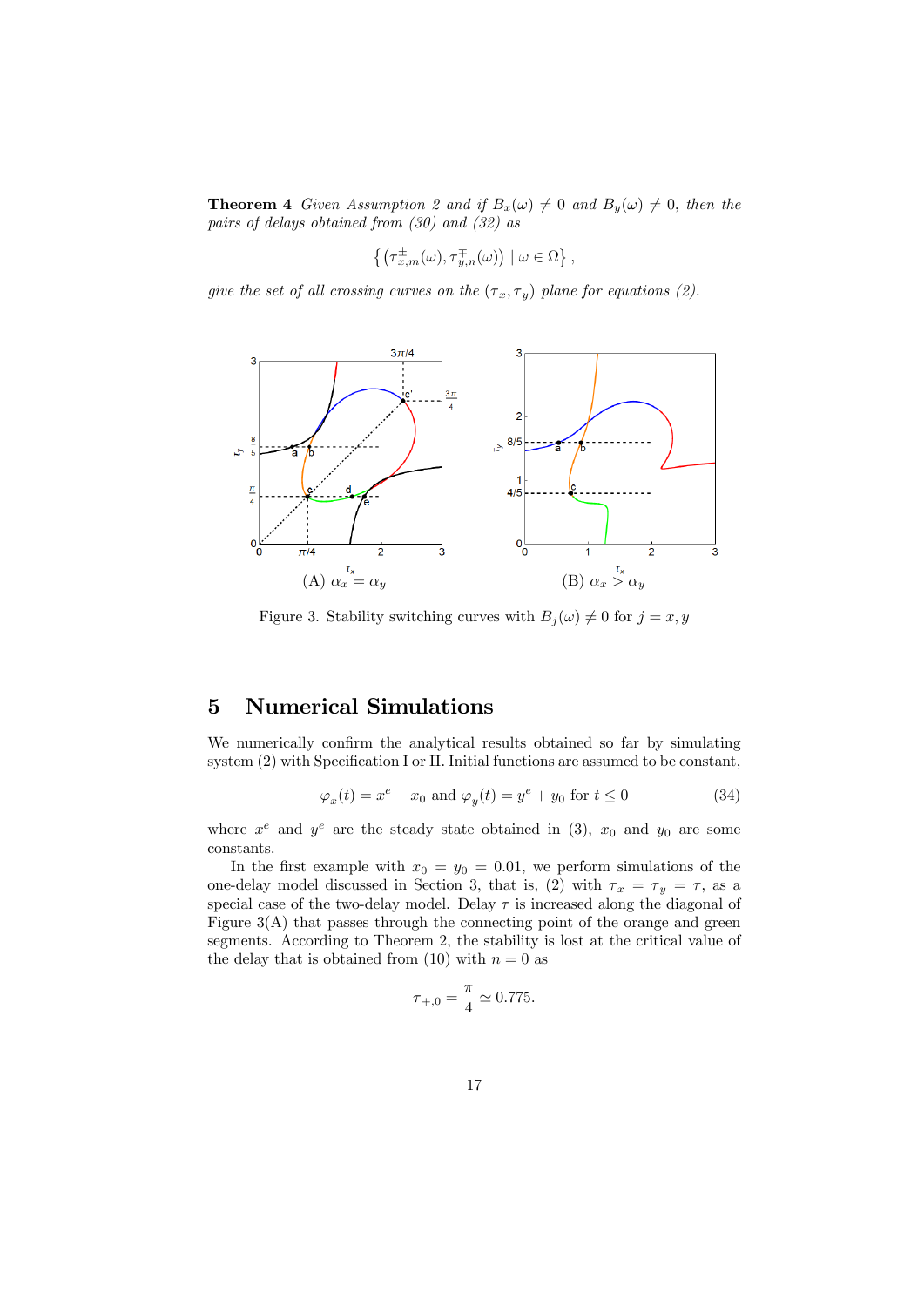Since the point is also on the stability switching curve, the critical value can be obtained from Theorem 6,<sup>3</sup>

$$
\tau_{x,1}^{-}(\omega_3) = \tau_{y,1}^{+}(\omega_3) = \frac{\pi}{4}
$$
 at point c.

Needless to say, both values are the same and thus denoted as  $\tau_*$ . Theorem 2 predicts that the steady state is locally asymptotically stable for  $\tau < \tau_*$  and loses stability at point  $c$  from which a limit cycle emerges and becomes larger as the value of  $\tau$  increases. More specifically, Figure 4(A) is a bifurcation diagram with respect to  $\tau$  representing a locus of  $(\tau_x, y(t))$  under Specification I.<sup>4</sup> As is seen in Figure  $4(A)$ , the lower part of the diagram after the second bifurcation point  $\tau^A \simeq 1.057$  is compressed and almost invisible.<sup>5</sup> To avoid this inconvenience, Figure 4(B) reproduces the same diagram in the  $(\tau_x, \log x(t))$  plane in which a period-doubling cascade is clearly seen.



Figure 4. Bifurcation diagrams of the one-delay model with  $\tau_x = \tau_y = \tau$ 

A close look at these diagrams reveals two points that the analytical results do not refer to: one is that a time trajectory could be negative or its amplitude becomes extremely large, implying loss of biological meaning and the other is the occurrence of multistability over a small interval of  $\tau$  in which a stable steady

$$
\tau_{-,0} = \frac{3\pi}{4} \simeq 2.36
$$
  

$$
\tau_{x,0}^+(\omega_4) = \tau_{y,1}^-(\omega_4) = \frac{3\pi}{4}.
$$

<sup>4</sup>The diagram is constructed in the following procedure. The value of 
$$
\tau
$$
 is increased from  $\pi/4 - 0.1$  to 8/5 with an increment 0.001. For each value of  $\tau$ , system runs for  $0 \le t \le T = 1000$  and the data for  $t \le T - 50$  are discarded to get rid of the initial disturbance. The remaining data are plotted against this  $\tau$  value. The value of  $\tau$  is increased and then the same procedure is repeated until  $\tau$  arrives at 8/5.

<sup>&</sup>lt;sup>3</sup>In the same way we have

and at point  $c'$ 

<sup>&</sup>lt;sup>5</sup>The value of  $\tau^A$  is a rough estimate.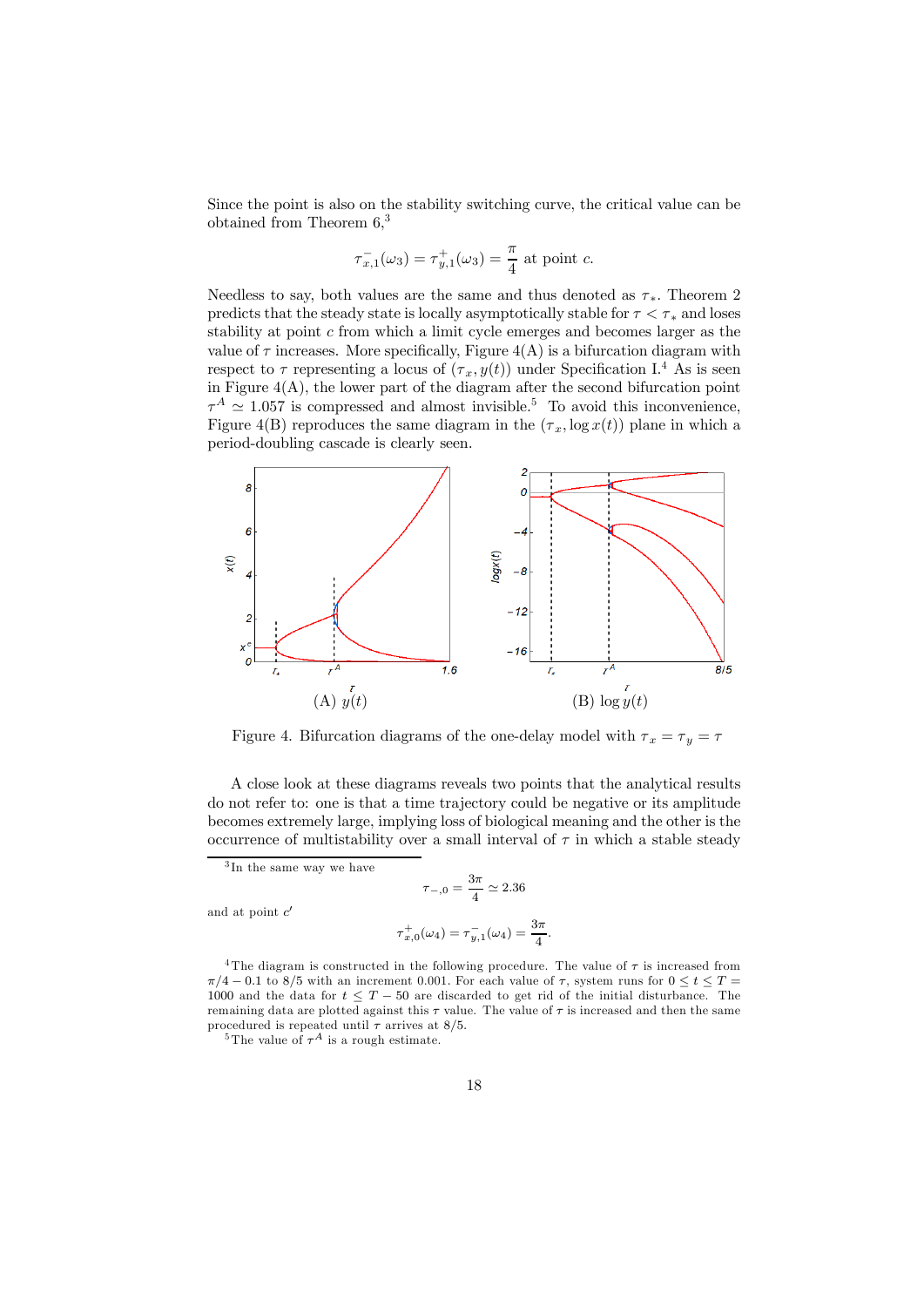state and a limit cycle coexist. Figure  $5(A)$  enlarges the vicinity of the second bifurcation point of the diagram of Figure 4(A). For  $\tau$  in interval  $[\tau^m, \tau^M]$  with  $\tau^m = 1.05$  and  $\tau^M = 1.085$ , the blue curve is obtained with different initial functions  $\phi_x(t) = x^e + 0.1$  and  $\phi_y(t) = y^e + 3$  and the red diagram with (34) is superposed on the blue one. It is seen that both trajectories are identical for  $\tau < \tau^A$ , the blue curve bifurcates to a periodic cycle for  $\tau > \tau^A$  while along the red curve, the steady state is still stable for  $\tau > \tau^A$  but to a limited extent, and then jumps to a periodic solution around  $\tau = \tau^B \simeq 1.069$ . After that, the red curve is again identical with the blue one. We take  $\tau = \tau^B$  and obtain the phase diagram in Figure 5(B). The blue curve depicts a periodic solution and takes a two-fold widely extended oval shape. The red curve describes a periodic solution with a very long period. Summarizing the results, the one-delay model most likely generates periodic solutions after loss of stability.



Figure 5. Multistability over  $[\tau^A, \tau^B]$ 

We now draw attention to the delay effects caused by two positive delays. In the second example, we simulate system (2) with Specification I in the following way. The value of  $\tau_y$  is fixed at 8/5 and the value of  $\tau_x$  is increased from 0 to 8/5. Applying a similar procedure than in the first example, we have the bifurcation diagram of  $x(t)$  with respect to  $\tau_x$  as illustrated in Figure 6. Graphically  $\tau_x$ increases along the upper dotted line at  $\tau_y = 8/5$  in Figure 3(A) in which the dotted line crosses the stability switching curve twice at point a on the upper black segment and at point b on the orange segment where the abscissas of these points are

$$
\tau_x^a \simeq 0.536
$$
 and  $\tau_x^b \simeq 0.814$ .

In the interval  $[0, \tau_x^a)$ , the stationary state is locally unstable because the dotted line is in the unstable region above the black boundary. It is seen in the bifurcation diagram shown in Figure  $6(A)$  that the unstable stationary state is replaced with a limit cycle. Stability is gained in the interval  $(\tau_x^a, \tau_x^b)$  since the dotted line segment  $ab$  is in the stable region. At point  $b$ , the stationary state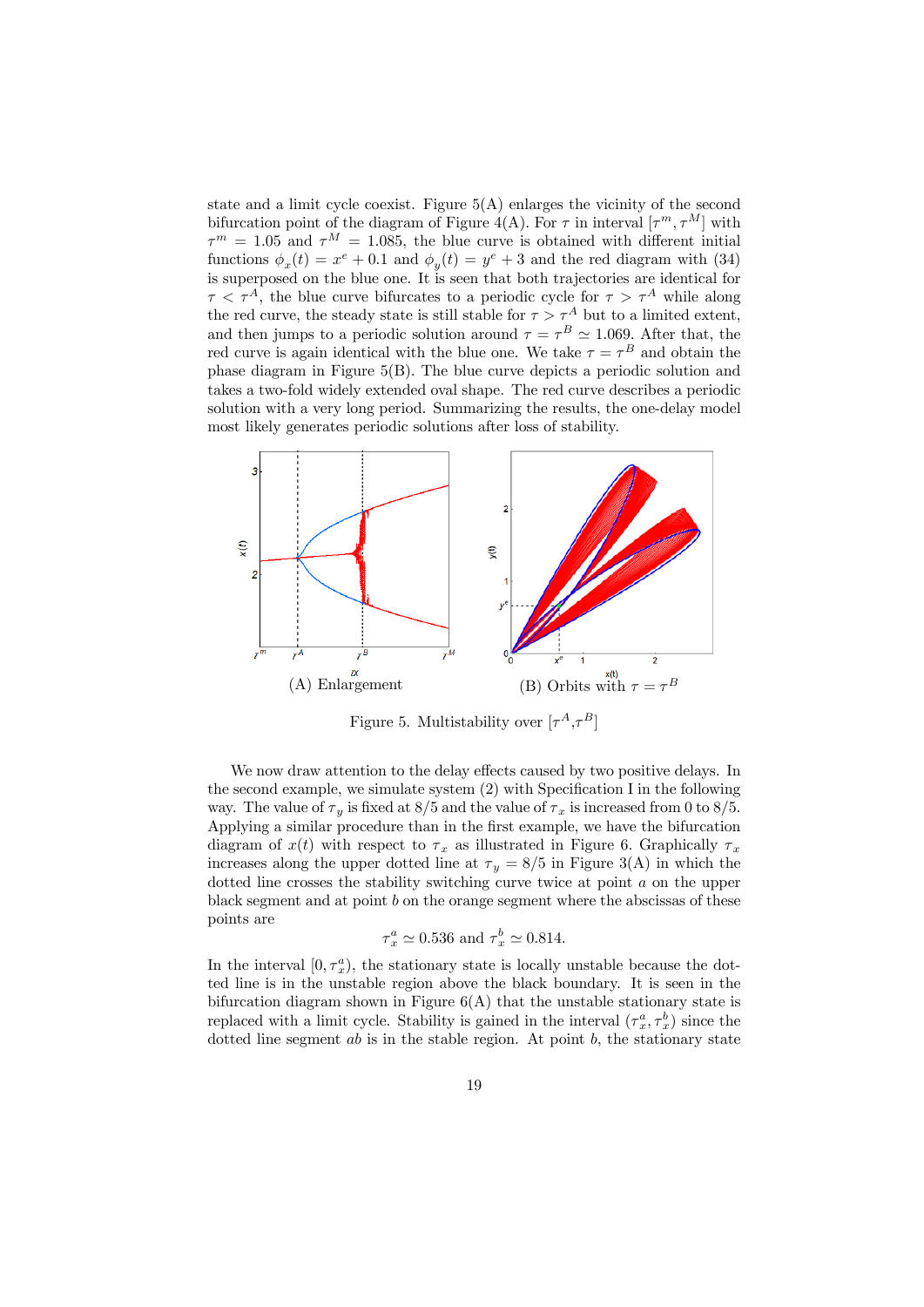loses stability again and then undergoes a period-doubling bifurcation to complex dynamics involving chaos as  $\tau_x$  increases and further increasing the values of  $\tau_x$  induces a period-halving bifurcation. Figure 6(B) plots  $(\tau_x, \log x(t))$  in order to clarify dynamic behavior of the lower parts of the bifurcation diagram in the interval  $(\tau_x^b, \frac{8}{5})$ , which is again compressed and thus almost invisible in Figure 6(A). The period-doubling and the period-halving cascades in the lower part are clearly seen in Figure 6(B).



Figure 6. Bifurcation diagrams of  $x(t)$  and  $\log x(t)$  with respect to  $\tau_x$ 

In the third simulation, the fixed value of  $\tau_y$  is decreased to  $\pi/4$  and  $\tau_x$  is increased along the lower horizontal dotted line at  $\tau_y = \pi/4$  of Figure 3(A). In Figure 3(A), the horizontal line crosses the stability switching curve three times at points c, d and e where the abscissas are

$$
\tau_x^c \simeq 0.772, \tau_x^d \simeq 1.560
$$
 and  $\tau_x^e \simeq 1.726$ .

Multiple stability losses and gains occur in Figure  $7(A)$ . The stationary state is stable in the intervals  $(0, \tau_x^c)$  and  $(\tau_x^d, \tau_x^e)$ . On the other hand, it is unstable in  $(\tau_x^c, \tau_x^d)$  and for  $\tau_x > \tau_x^e$ , periodic cycles with various periodicity are created. To see what dynamic comes out for  $\tau > \tau_x^e$ , we take  $\tau_x^1 = 1.9$  with  $\tau_y = \pi/4$ and perform simulation to obtain the phase diagram shown in Figure 7(B) in which the steeper line is the  $\dot{x}(t)=0$  locus and the flatter line is the  $\dot{y}(t)=0$ locus. As expected, a periodic solution with larger periodicity oscillates around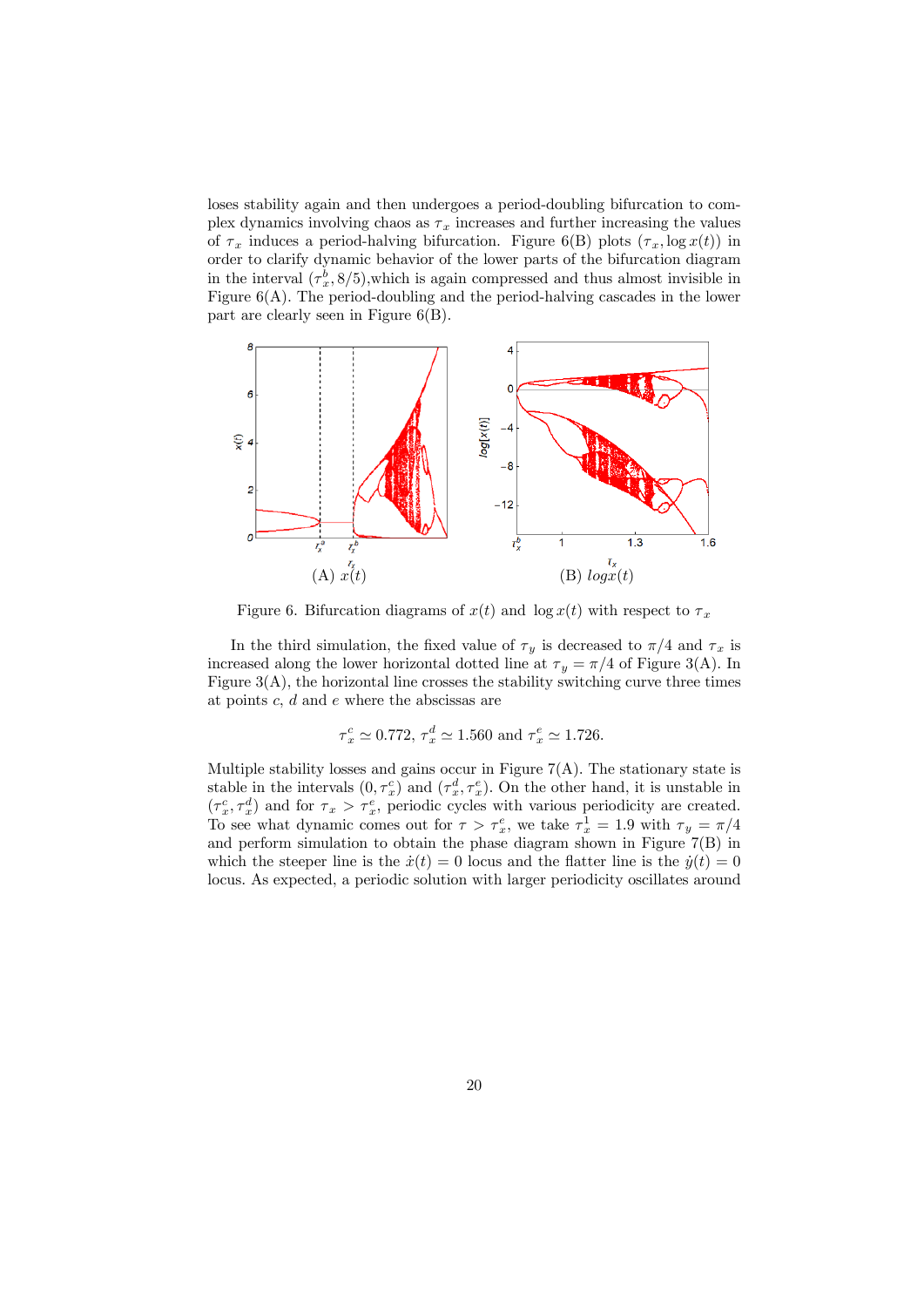the steady state S.



Figure 7. Birth if varuiys periodic solutions

In the fourth example, we simulate the model with Specification II. The horizontal line at  $\tau_y = 8/5$  in Figure 3(B) crosses the stability switching curve twice at point a with  $\tau_x^a \simeq 0.331$  and point b with  $\tau_x^b \simeq 0.906$ . Comparing the resultant bifurcation diagram in Figure  $8(A)$  with that in Figure  $6(A)$  seems to give rise no big qualitative difference. We incline to mention that the differences in parameter specification do not generate any qualitatively different results. However, to look more carefully at the diagrams in a small neighborhood of  $\tau_x^b$ brings us to find that the diagram makes a jump at  $\tau = \tau_x^b$ . To see what dynamics emerges there, we enlarge that part and obtain the bifurcation diagram over interval  $[\tau_x^b - 0.01, \tau_x^b + 0.01]$  presented in Figure 8(B) in which two occurrences of multistabily are observed. The blue curve has initial functions,  $\varphi_x(t) = x^e$  and  $\varphi_y(t) = y^e + 3$  whereas the red curve has  $\varphi_x(t) = x^e + 0.01$  and  $\varphi_y(t) = y^e + 0.01$ . In interval  $[\tau_x^m, \tau_x^b]$  with  $\tau_x^m \simeq 0.9008$ , the stable state coexists with a periodic solution. Further, for  $\tau_x > \tau_x^b$ , the coexistence of periodic cycles with different periodicity is observed, which is similar to that given in Figure 5(A). Notice that the same phenomenon occurs along the lower branch of the bifurcation diagram of Figure 8(B) but is invisible. Under Specification II, numerical considerations confirm the theoretical results and show what the theoretical results do not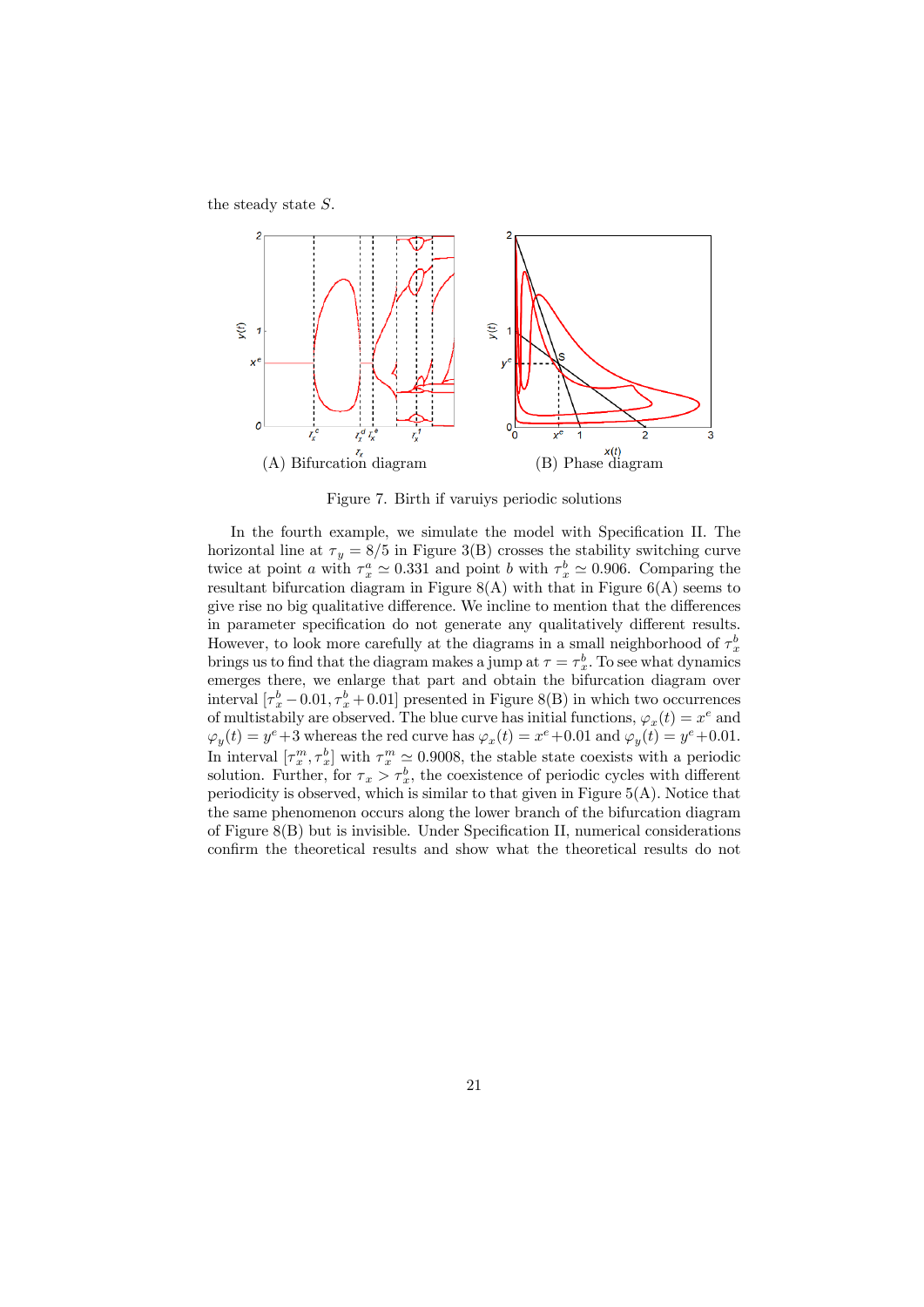



Figure 8. Bifurcation diagram with  $a_{11} < a_{22}$ 

In the fifth example, we decrease the value of  $\tau_y$  to  $\pi/4$  and simulate the model, increasing the value of  $\tau_x$  along the lower dotted line of Figure 3(B) from 0 to 2.7. The steady state loses stability when the dotted line crosses the stability switching curve at  $\tau_x^c = \pi/4$  and bifurcates to a periodic solution. A two-period cycle emerges for  $\tau \in (\tau_x^c, \tau_x^1)$  with  $\tau_x^1 \simeq 1.91$  and bifurcates to a periodic cycle with multiple periods for  $\tau > \tau_x^1$ . The vertical line at  $\tau_x^3 \simeq 2.56$ in Figure 9(A) crosses the bifurcation diagrams many times. Accordingly, the closed orbit in Figure 9(B) oscillates around the steady state value of  $log[y(t)]$ many time.



Figure 9. Bifurcation diagrams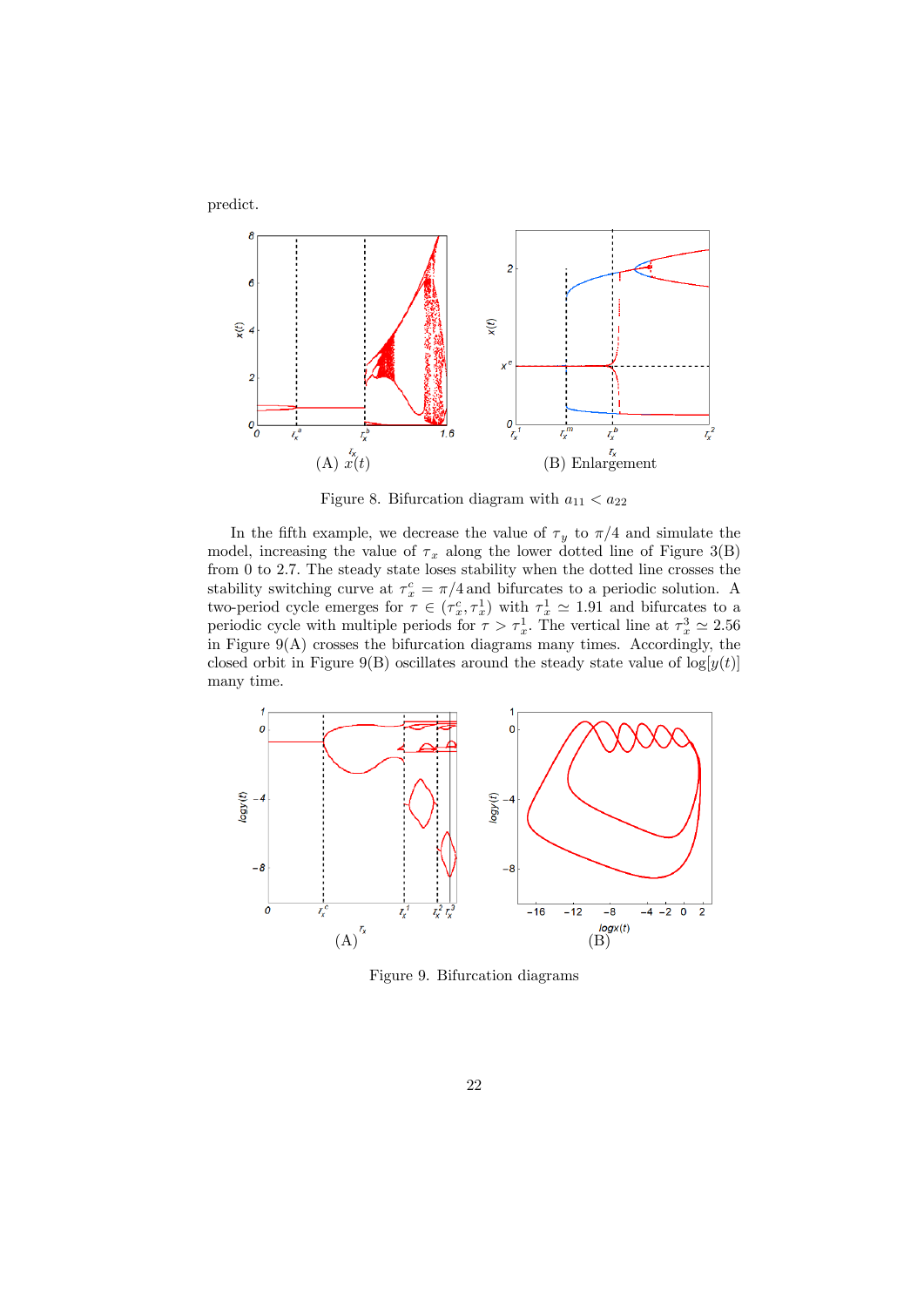## 6 Concluding Remarks

In this study, we analytically and numerically investigate a Lotka-Volterra competition system with two delays, a maturation delay and a hunting delay. We first review the well-known results that without delays, two competition species can coexist if the intra-competition dominates the inter-competition. Under this stability condition, we introduce delays to consider how the delays affect the otherwise stable system, to be more specific, to validate whether the delays cause the loss of stability and induces various oscillations. To this end, we study the model in which the length of the maturation delay is identical with that of the identical delay. It is shown that there is a critical value of the delay and the steady state is locally asymptotically stable for a smaller delay, it loses stability at the critical value and it is replaced with a limit cycle through a Hopf bifurcation for a larger delay. For the model with two distinct delays, we establish the analytical formula for constructing the stability switching curve in the delay space, on which stability of the steady state is lost. Lastly we perform simulations to verify what the analytical results predict. In particular, it is demonstrated that the competing system can generate a wide variety of dynamics ranging from periodic solution with various periods to complex dynamics involving chaos. It is further demonstrated what the analytical results do not predict, that is, occurrence of multistability in which the stable steady state coexists with periodic solutions, appearance of chaos via period-doubling bifurcation and disappearance of chaos via period-halving bifurcation.